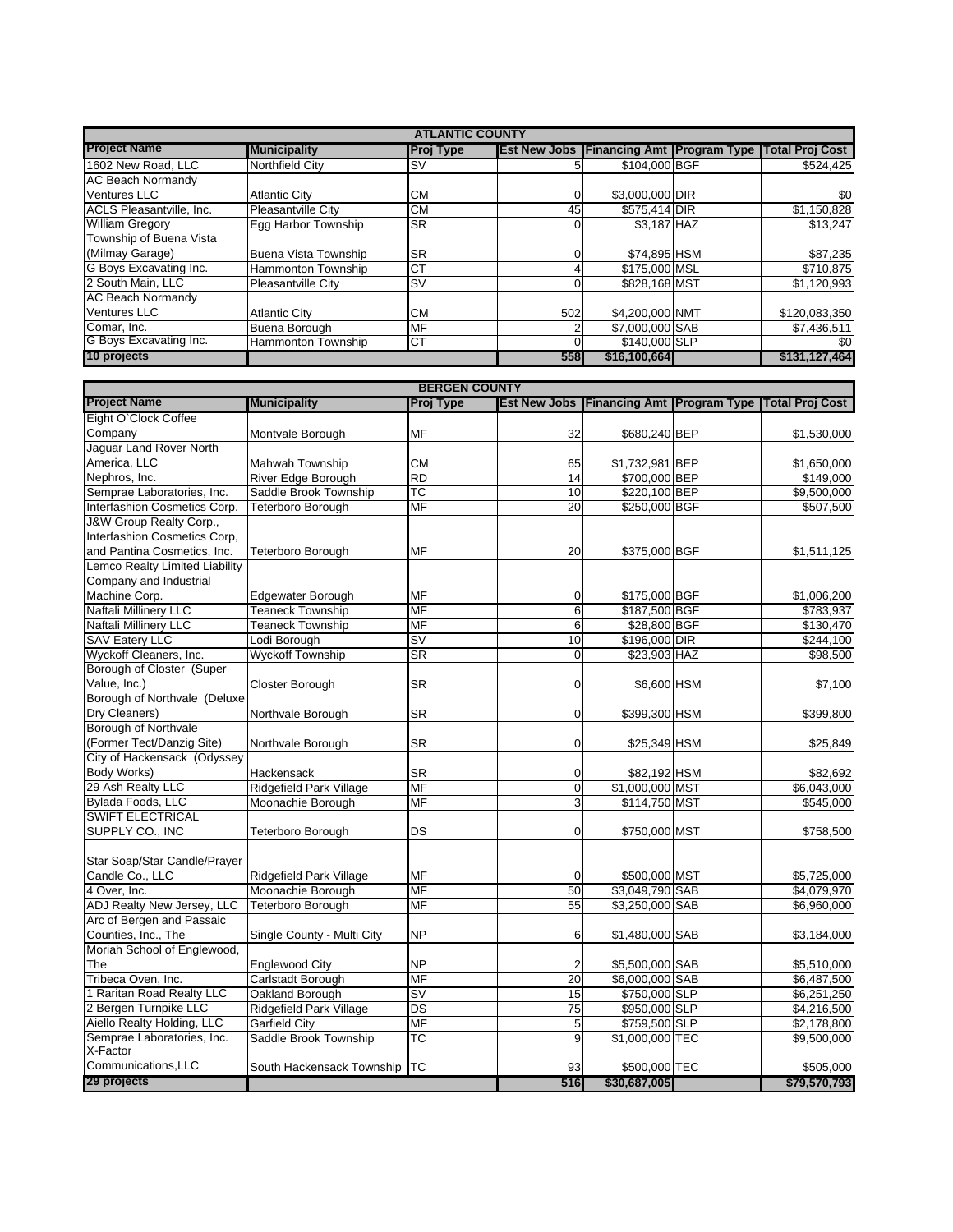| <b>BURLINGTON COUNTY</b>          |                              |                  |     |                                                |  |                        |  |  |
|-----------------------------------|------------------------------|------------------|-----|------------------------------------------------|--|------------------------|--|--|
| <b>Project Name</b>               | <b>Municipality</b>          | <b>Proj Type</b> |     | <b>Est New Jobs Financing Amt Program Type</b> |  | <b>Total Proj Cost</b> |  |  |
| TD Bank, National                 |                              |                  |     |                                                |  |                        |  |  |
| Association                       | Mount Laurel Township        | OF               | 250 | \$2,587,812 BEP                                |  | \$15,000,000           |  |  |
| AJP Properties LLC and J&A        |                              |                  |     |                                                |  |                        |  |  |
| Party Rentals Inc                 | Mount Holly Township         | <b>SV</b>        |     | \$306,000 BGF                                  |  | \$630,600              |  |  |
| <b>Highway Tire Distributors,</b> |                              |                  |     |                                                |  |                        |  |  |
| Inc., and Tire Girl Limited       |                              |                  |     |                                                |  |                        |  |  |
| <b>Liability Corporation</b>      | Mount Holly Township         | <b>SV</b>        |     | \$191,250 BGF                                  |  | \$850,000              |  |  |
| <b>Neta Scientific Properties</b> |                              |                  |     |                                                |  |                        |  |  |
| Limited Liability company         | <b>Hainesport Township</b>   | WS               | 6   | \$139,150 BGF                                  |  | \$755,000              |  |  |
| SWS Tire & Auto Services,         |                              |                  |     |                                                |  |                        |  |  |
| LLC and FPS Properties,L          | Southampton Township         | <b>RT</b>        | 6   | \$146,250 BGF                                  |  | \$654,906              |  |  |
| Watt Electric, Inc.               | Southampton Township         | <b>CT</b>        |     | \$27,250 BGF                                   |  | \$137,000              |  |  |
| City of Burlington (Aqua Lane     |                              |                  |     |                                                |  |                        |  |  |
| Redevelopment Area)               | <b>Burlington City</b>       | <b>SR</b>        | 0   | \$64,625 HSM                                   |  | \$123,875              |  |  |
| Township of Mount Holly           |                              |                  |     |                                                |  |                        |  |  |
| (Former Holly Chemical)           | Mount Holly Township         | <b>SR</b>        | 0   | \$84,406 HSM                                   |  | \$84,906               |  |  |
|                                   |                              |                  |     |                                                |  |                        |  |  |
| Township of Mount Holly           |                              |                  |     |                                                |  |                        |  |  |
| (Frm. Regal Custom Fixtures)      | Mount Holly Township         | <b>SR</b>        | 0   | \$41,117 HSM                                   |  | \$41,617               |  |  |
| Township of Southampton           |                              |                  |     |                                                |  |                        |  |  |
| (Former Stokes Cannery)           | Southampton Township         | <b>SR</b>        | 0   | \$120,114 HSM                                  |  | \$120,614              |  |  |
| 3211 Route 38 LLC                 | Mount Laurel Township        | <b>RT</b>        |     | \$211,000 MST                                  |  | \$1,547,250            |  |  |
| GlobalPrint Systems, Inc.         | Evesham Township             | <b>TC</b>        | 12  | \$446,000 TEC                                  |  | \$712,000              |  |  |
| TimeSight Systems, Inc.           | <b>Mount Laurel Township</b> | TC               | 58  | \$1,000,000 TEC                                |  | \$1,010,000            |  |  |
| 13 projects                       |                              |                  | 348 | \$5,364,974                                    |  | \$21,667,768           |  |  |

| <b>CAMDEN COUNTY</b>              |                           |                  |                     |                                                   |  |                       |  |
|-----------------------------------|---------------------------|------------------|---------------------|---------------------------------------------------|--|-----------------------|--|
| <b>Project Name</b>               | <b>Municipality</b>       | <b>Proj Type</b> | <b>Est New Jobs</b> | <b>Financing Amt Program Type Total Proj Cost</b> |  |                       |  |
| 1401 West Chapel LLC and          |                           |                  |                     |                                                   |  |                       |  |
| Metro Public Adustment, Inc.      | Cherry Hill Township      | <b>SV</b>        | 24                  | \$85,000 BGF                                      |  | \$428,950             |  |
| American Biker Image Inc.         |                           |                  |                     |                                                   |  |                       |  |
| and Keystone Enterprises          | <b>Berlin Township</b>    | <b>RT</b>        | 5                   | \$233,750 BGF                                     |  | \$557,669             |  |
| Bright Lights USA, Inc.           | <b>Barrington Borough</b> | <b>MF</b>        | $\Omega$            | \$77,000 BGF                                      |  | \$345,650             |  |
| Deli On the Go Realty, LLC        |                           |                  |                     |                                                   |  |                       |  |
| and Deli on the Go, Inc           | Cherry Hill Township      | WS               | 5                   | \$137,500 BGF                                     |  | \$555,263             |  |
| <b>Ellis Real Estate Holdings</b> |                           |                  |                     |                                                   |  |                       |  |
| LLC                               | <b>Gloucester City</b>    | <b>SV</b>        | 4                   | \$95,570 BGF                                      |  | \$386,494             |  |
| Fibbiano Associates, LLC          | <b>Berlin Township</b>    | <b>DS</b>        | 15                  | \$281,250 BGF                                     |  | \$1,258,281           |  |
| Kashius Anthony Limited           |                           |                  |                     |                                                   |  |                       |  |
| <b>Liability Company</b>          | Brooklawn Borough         | WS               | 3                   | \$88,750 BGF                                      |  | \$364,169             |  |
| Koch Financial Group, LLC         | Collingswood Borough      | <b>SV</b>        | $\overline{4}$      | \$200,000 BGF                                     |  | \$426,825             |  |
| Michael Guggino & Guggino         |                           |                  |                     |                                                   |  |                       |  |
| Associates LLC                    | Cherry Hill Township      | <b>SV</b>        | $\overline{2}$      | \$56,750 BGF                                      |  | \$230,200             |  |
| Noonan Industries LLC             | <b>Berlin Township</b>    | <b>RT</b>        | 3                   | \$29,000 BGF                                      |  | \$146,975             |  |
| Noonan Industries LLC             | <b>Berlin Township</b>    | <b>DS</b>        | $\Delta$            | \$73,000 BGF                                      |  | \$345,500             |  |
| Pedano and Trost LLC and          |                           |                  |                     |                                                   |  |                       |  |
| Aures and Galey HVAC              |                           |                  |                     |                                                   |  |                       |  |
| Services Corporation              | <b>Berlin Township</b>    | <b>SV</b>        | 3                   | \$53,000 BGF                                      |  | \$215,150             |  |
| Severino Pasta Manufacturing      |                           |                  |                     |                                                   |  |                       |  |
| Company Inc.                      | <b>Haddon Township</b>    | <b>MF</b>        | $\overline{2}$      | \$50,000 BGF                                      |  | \$203,075             |  |
| VSI Properties, LLC and           |                           |                  |                     |                                                   |  |                       |  |
| Vacuum Sales, Inc.                | Lindenwold Borough        | <b>RT</b>        | $\overline{2}$      | \$68,750 BGF                                      |  | \$278,544             |  |
| <b>Cooperative Business</b>       |                           |                  |                     |                                                   |  |                       |  |
| <b>Assistance Corporation</b>     | Camden                    | <b>NP</b>        | 30                  | \$500,000 CED                                     |  | \$503,000             |  |
| Old Pike Investments LLC          | <b>Winslow Township</b>   | <b>MF</b>        | $\Omega$            | \$510,000 DIR                                     |  | \$1,230,000           |  |
| 808 Market Street Associates.     |                           |                  |                     |                                                   |  |                       |  |
| <b>LLC</b>                        | Camden                    | <b>CM</b>        |                     | \$20,000 ERB                                      |  | \$43,500              |  |
| <b>ABR Consultants, LLC</b>       | Camden                    | <b>SV</b>        |                     | \$24.172 ERB                                      |  | $\overline{$}109,040$ |  |
| Camden Redevelopment              |                           |                  |                     |                                                   |  |                       |  |
| Agency (North Camden              |                           |                  |                     |                                                   |  |                       |  |
| Infrastructure)                   | Camden                    | IN               | $\mathbf 0$         | \$110,000 ERB                                     |  | \$110,000             |  |
| Camden Redevelopment              |                           |                  |                     |                                                   |  |                       |  |
| Agency (River Road                |                           |                  |                     |                                                   |  |                       |  |
| Affordable Housing)               | Camden                    | <b>NP</b>        | 5                   | \$2,300,140 ERB                                   |  | \$34.908.832          |  |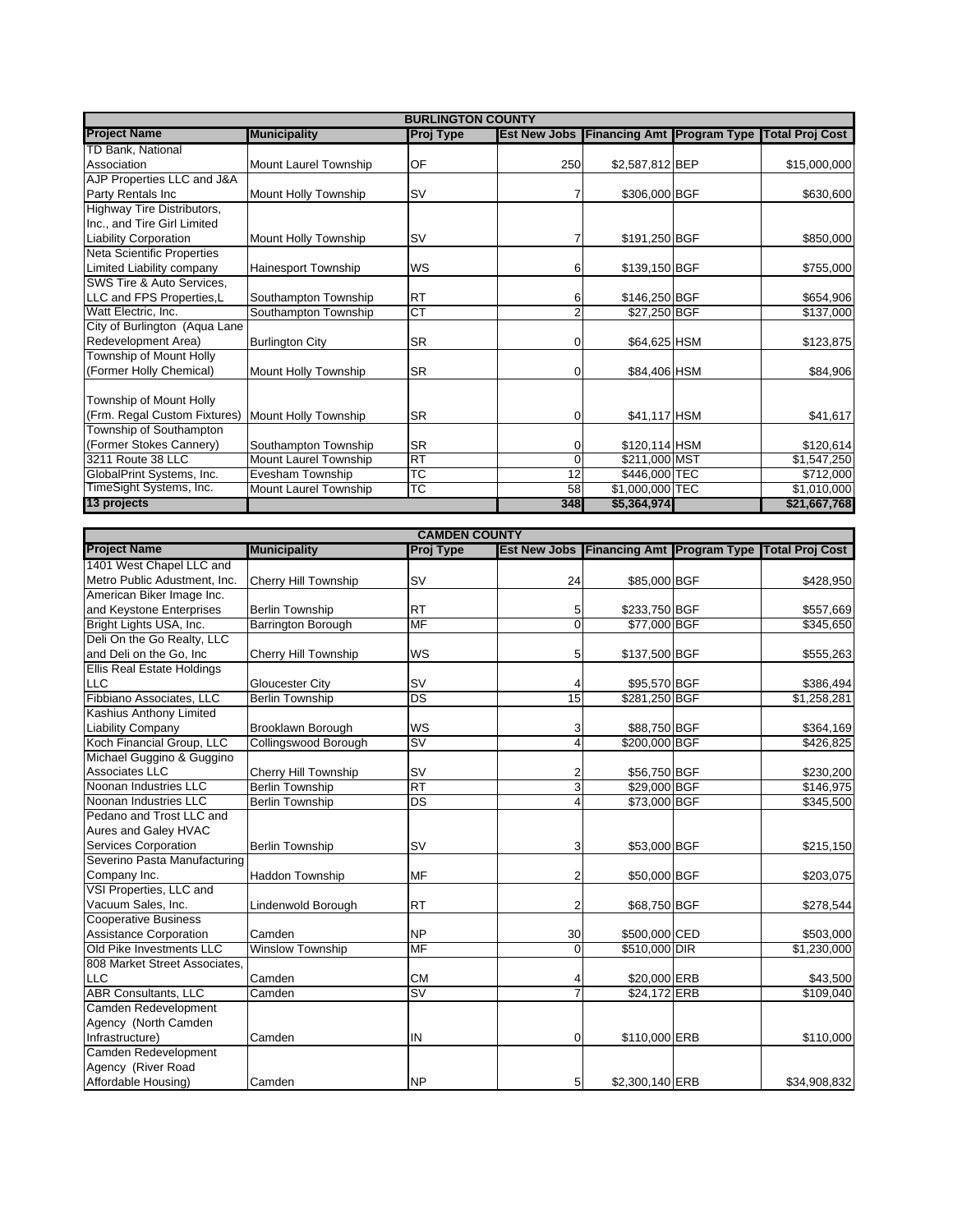| <b>CAMDEN COUNTY (cont.)</b>  |                        |                                   |                |                 |  |                                                               |  |
|-------------------------------|------------------------|-----------------------------------|----------------|-----------------|--|---------------------------------------------------------------|--|
| <b>Project Name</b>           | <b>Municipality</b>    | <b>Proj Type</b>                  |                |                 |  | Est New Jobs   Financing Amt   Program Type   Total Proj Cost |  |
| Fair Share Northgate II       |                        |                                   |                |                 |  |                                                               |  |
| Associates, LP or designee    |                        |                                   |                |                 |  |                                                               |  |
|                               |                        |                                   |                |                 |  |                                                               |  |
| (Northgate II, Camden)        | Camden                 | НS                                | 0              | \$631,725 ERB   |  | \$0                                                           |  |
| Fair Share Northgate II       |                        |                                   |                |                 |  |                                                               |  |
| Associates, LP or designee    |                        |                                   |                |                 |  |                                                               |  |
| (Northgate II, Camden)        | Camden                 | НS                                | $\overline{0}$ | \$603,000 ERB   |  | \$2,440,000                                                   |  |
| JAE Enterprises, Inc.         | Camden                 | $\overline{\mathsf{s}\mathsf{v}}$ | 16             | \$36,009 ERB    |  | \$360,594                                                     |  |
| Logan Enterprises, LLC d/b/a  |                        |                                   |                |                 |  |                                                               |  |
| Rita's Water Ice              | Camden                 | RT                                | $\overline{2}$ | \$27,460 ERB    |  | \$362,472                                                     |  |
| Loida Development Center,     |                        |                                   |                |                 |  |                                                               |  |
| <b>LLC</b>                    | Camden                 | DC                                | $\overline{4}$ | \$39,000 ERB    |  | \$156,000                                                     |  |
| Market Fair Urban Renewal     |                        |                                   |                |                 |  |                                                               |  |
|                               |                        |                                   |                |                 |  |                                                               |  |
| Associates, L.P.              | Camden                 | HS                                | 1              | \$3,000,000 ERB |  | \$4,500,000                                                   |  |
| <b>Pride Tempered Glass</b>   |                        |                                   |                |                 |  |                                                               |  |
| Products, LLC                 | Camden                 | MF                                | 9              | \$116,000 ERB   |  | \$116,017                                                     |  |
| Respond, Inc.                 | Camden                 | NP                                | 20             | \$1,000,000 ERB |  | \$2,376,795                                                   |  |
| River Hayes Urban Renewal     |                        |                                   |                |                 |  |                                                               |  |
| Associates I, L.P.            | Camden                 | IN                                | $\mathbf 0$    | \$900,000 ERB   |  | \$18,572,978                                                  |  |
| Standard Merchandising Co.    | Camden                 | <b>MF</b>                         | $\mathbf 0$    | \$20,000 ERB    |  | \$80,889                                                      |  |
| Petrol Pump, LLC              | <b>Gloucester City</b> | $\overline{\mathsf{S}}\mathsf{V}$ | $\overline{2}$ | \$140,000 GTE   |  | \$359,437                                                     |  |
|                               |                        |                                   |                |                 |  |                                                               |  |
| Borough of Bellmawr           |                        |                                   |                |                 |  |                                                               |  |
| (Bellmawr Landfill)           | Bellmawr Borough       | <b>SR</b>                         | $\overline{0}$ | \$1,821,700 HSM |  | \$2,067,262                                                   |  |
| Borough of Bellmawr           |                        |                                   |                |                 |  |                                                               |  |
| (Bellmawr Landfill)           | Bellmawr Borough       | <b>SR</b>                         | $\overline{0}$ | \$1,965,330 HSM |  | \$2,620,940                                                   |  |
| Borough of Bellmawr           |                        |                                   |                |                 |  |                                                               |  |
| (Bellmawr Landfill)           | Bellmawr Borough       | <b>SR</b>                         | $\overline{0}$ | \$1,135,291 HSM |  | \$1,514,221                                                   |  |
| Camden Redevelopment          |                        |                                   |                |                 |  |                                                               |  |
| Agency (Former RCA            |                        |                                   |                |                 |  |                                                               |  |
| Building 8)                   | Camden                 | <b>SR</b>                         | $\mathbf 0$    | \$47,660 HSM    |  |                                                               |  |
|                               |                        |                                   |                |                 |  | \$48,160                                                      |  |
| Camden Redevelopment          |                        |                                   |                |                 |  |                                                               |  |
| Agency (Former RCA            |                        |                                   |                |                 |  |                                                               |  |
| Building 8)                   | Camden                 | <b>SR</b>                         | $\overline{0}$ | \$1,886,431 HSM |  | \$2,341,806                                                   |  |
| Camden Redevelopment          |                        |                                   |                |                 |  |                                                               |  |
| Agency (Sycamore Street       |                        |                                   |                |                 |  |                                                               |  |
| Housing)                      | Camden                 | SR                                | $\overline{0}$ | \$186,753 HSM   |  | \$357,028                                                     |  |
| City of Gloucester            |                        |                                   |                |                 |  |                                                               |  |
| (Gloucester Titanium Site)    | Gloucester Township    | SR                                | $\overline{0}$ | \$434,025 HSM   |  | \$477,928                                                     |  |
| Township of Haddon (Dy-Dee    |                        |                                   |                |                 |  |                                                               |  |
|                               |                        |                                   |                |                 |  |                                                               |  |
| Wash Site)                    | <b>Haddon Township</b> | <b>SR</b>                         | $\overline{0}$ | \$24,839 HSM    |  | \$25,339                                                      |  |
| Township of Haddon (Lahn      |                        |                                   |                |                 |  |                                                               |  |
| Property)                     | <b>Haddon Township</b> | <b>SR</b>                         | 0              | \$158,129 HSM   |  | \$158,629                                                     |  |
| Township of Haddon (Spadea    |                        |                                   |                |                 |  |                                                               |  |
| Property)                     | <b>Haddon Township</b> | <b>SR</b>                         | $\overline{0}$ | \$88,092 HSM    |  | \$88,592                                                      |  |
|                               |                        |                                   |                |                 |  |                                                               |  |
| Township of Voorhees          |                        |                                   |                |                 |  |                                                               |  |
|                               |                        |                                   |                |                 |  |                                                               |  |
| (Cherry Hill Equipment Corp.) | Voorhees Township      | SR                                | 0              | \$31,683 HSM    |  | \$32,183                                                      |  |
| McKella 2-8-0 Inc, Digital    |                        |                                   |                |                 |  |                                                               |  |
| Color Image, Inc and Citation |                        |                                   |                |                 |  |                                                               |  |
| Graphics                      | Pennsauken Township    | MF                                | 10             | \$250,000 MSL   |  | \$1,201,750                                                   |  |
| Boys & Girls Club of Camden   |                        |                                   |                |                 |  |                                                               |  |
| County                        | Camden                 | <b>NP</b>                         | 6              | \$2,200,000 SAB |  | \$2,240,350                                                   |  |
| 9255 Commerce LLC             | Pennsauken Township    | <b>MF</b>                         | 5              | \$1,050,000 SLP |  | \$2,101,825                                                   |  |
| Aries Realty Associates, LLC  | <b>Berlin Township</b> | MF                                | 1              | \$350,000 SLP   |  | \$882,500                                                     |  |
| <b>CorFish Creative LLC</b>   | Collingswood Borough   | RT                                | 8              | \$173,000 SLP   |  | \$452,500                                                     |  |
|                               |                        |                                   |                |                 |  |                                                               |  |
| <b>CorFish Creative LLC</b>   | Collingswood Borough   | RT                                | $\mathbf 0$    | \$27,000 SLP    |  | \$0                                                           |  |
| Destination Imagination, Inc. | Cherry Hill Township   | <b>NP</b>                         | 11             | \$495,000 SLP   |  | \$994,000                                                     |  |
| FRS Carnegie Plaza, L.L.C.    | Cherry Hill Township   | $\overline{\mathsf{sv}}$          | 240            | \$1,250,000 SLP |  | \$6,660,000                                                   |  |
| McKella 2-8-0 Inc, Digital    |                        |                                   |                |                 |  |                                                               |  |
| Color Image, Inc and Citation |                        |                                   |                |                 |  |                                                               |  |
| Graphics                      | Pennsauken Township    | <b>MF</b>                         | $\overline{0}$ | \$875,000 SLP   |  | \$2,010,625                                                   |  |
| <b>Biopticon Corporation</b>  | Camden                 | $\overline{\text{TC}}$            | 11             | \$200,000 TEC   |  | \$450,000                                                     |  |
| mVisum, Inc.                  | Camden                 | ТC                                | 20             | \$1,000,000 TEC |  | \$1,010,000                                                   |  |
| 53 projects                   |                        |                                   |                |                 |  |                                                               |  |
|                               |                        |                                   | 366            | \$22,163,127    |  | \$57,060,820                                                  |  |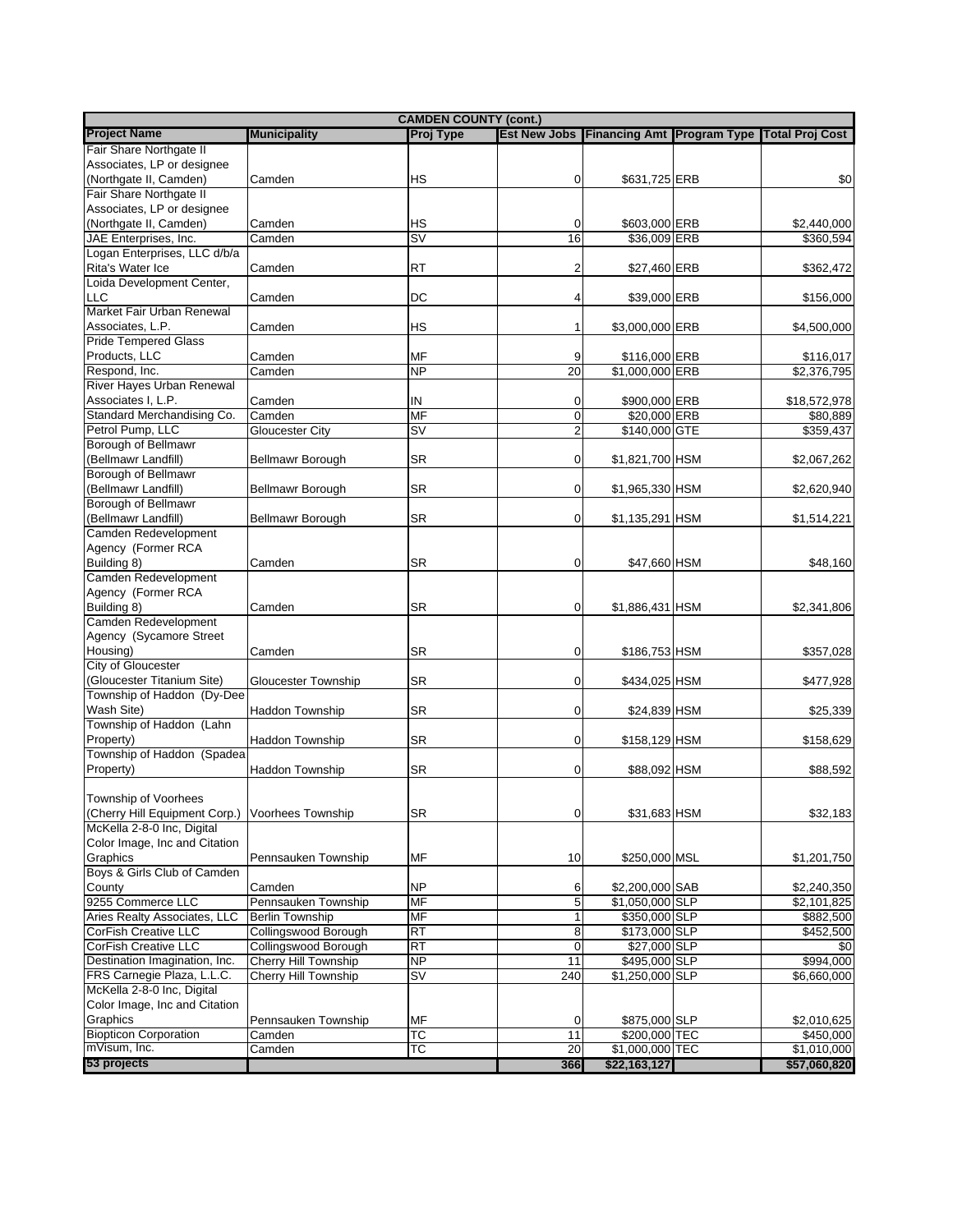| <b>CAPE MAY COUNTY</b>      |                        |                  |                     |                                   |  |                        |  |  |
|-----------------------------|------------------------|------------------|---------------------|-----------------------------------|--|------------------------|--|--|
| <b>Project Name</b>         | <b>Municipality</b>    | <b>Proj Type</b> | <b>Est New Jobs</b> | <b>Financing Amt Program Type</b> |  | <b>Total Proj Cost</b> |  |  |
| CMQV, LLC and Cape May      |                        |                  |                     |                                   |  |                        |  |  |
| Victorian Inns, Inc.        | Cape May City          | ۱s۷              | 10                  | \$500,000 BGF                     |  | \$2,013,750            |  |  |
| Chibar Investments, LLC     | Cape May City          | <b>SV</b>        |                     | \$185,000 BGF                     |  | \$376,450              |  |  |
| G&J Solutions, Inc. and 419 |                        |                  |                     |                                   |  |                        |  |  |
| Madison, LLC                | Woodbine Borough       | MF               |                     | \$165,953 BGF                     |  | \$686,000              |  |  |
| Nobioc Limited Liability    |                        |                  |                     |                                   |  |                        |  |  |
| Company                     | Ocean City City        | <b>SV</b>        |                     | \$225,000 BGF                     |  | \$456,000              |  |  |
| <b>SPE Labrusciano LLC</b>  | West Cape May Borough  | <b>SV</b>        |                     | \$151,000 BGF                     |  | \$609,025              |  |  |
| Carol Walerski              | Cape May Point Borough | <b>SR</b>        |                     | \$6,592 HAZ                       |  | \$26,868               |  |  |
| Borough of Woodbine         |                        |                  |                     |                                   |  |                        |  |  |
| (Woodbine Hat Company)      | Woodbine Borough       | <b>SR</b>        |                     | \$39,433 HSM                      |  | \$39,933               |  |  |
| Cape Counseling Services,   |                        |                  |                     |                                   |  |                        |  |  |
| Inc.                        | Middle Township        | <b>NP</b>        | 3                   | \$1,300,000 SAB                   |  | \$1,949,500            |  |  |
| 8 projects                  |                        |                  | 36                  | \$2,572,978                       |  | \$6,157,526            |  |  |

| <b>CUMBERLAND COUNTY</b>           |                       |           |          |                 |  |                                                                |  |  |
|------------------------------------|-----------------------|-----------|----------|-----------------|--|----------------------------------------------------------------|--|--|
| <b>Project Name</b>                | <b>Municipality</b>   | Proj Type |          |                 |  | <b>Est New Jobs Financing Amt Program Type Total Proj Cost</b> |  |  |
| <b>Tri-County Community Action</b> |                       |           |          |                 |  |                                                                |  |  |
| Partnership (Prop. Southeast       |                       |           |          |                 |  |                                                                |  |  |
| Gateway Plaza)                     | <b>Bridgeton City</b> | <b>SR</b> | 0        | \$112,710 HAZ   |  | \$113,210                                                      |  |  |
| City of Vineland (Blackwater       |                       |           |          |                 |  |                                                                |  |  |
| Industrial Park)                   | <b>Vineland City</b>  | <b>SR</b> | 0        | \$63,222 HSM    |  | \$63,722                                                       |  |  |
| City of Vineland (Cedarwood        |                       |           |          |                 |  |                                                                |  |  |
| Drive Landfill)                    | <b>Vineland City</b>  | <b>SR</b> | $\Omega$ | \$2,000 HSM     |  | \$2,500                                                        |  |  |
| City of Vineland (Landis           |                       |           |          |                 |  |                                                                |  |  |
| Theater/Mori Building)             | <b>Vineland City</b>  | <b>SR</b> | $\Omega$ | \$20,633 HSM    |  | \$21,133                                                       |  |  |
| City of Vineland (U-Pull           |                       |           |          |                 |  |                                                                |  |  |
| It/Recyclers, Inc.)                | <b>Vineland City</b>  | <b>SR</b> | $\Omega$ | \$115,023 HSM   |  | \$124,083                                                      |  |  |
| City of Vineland (West Oak         |                       |           |          |                 |  |                                                                |  |  |
| Road Site)                         | <b>Vineland City</b>  | <b>SR</b> | 0        | \$68,967 HSM    |  | \$69,467                                                       |  |  |
| NDS Technologies Inc.              | Vineland City         | <b>MF</b> | 5        | \$150,000 MSL   |  | \$302,575                                                      |  |  |
| Landis Marketplace Urban           |                       |           |          |                 |  |                                                                |  |  |
| Renewal, LLC                       | <b>Vineland City</b>  | <b>CM</b> | 50       | \$5,619,151 NMT |  | \$0                                                            |  |  |
| Longfield Brothers L.L.C.          | <b>Vineland City</b>  | EX        | 15       | \$7,000,000 SAB |  | \$7,400,000                                                    |  |  |
| 1301 Forest Grove LLC              | Vineland City         | <b>SV</b> | 10       | \$700,000 SLP   |  | \$1,618,250                                                    |  |  |
| 10 projects                        |                       |           | 80       | \$13,851,706    |  | \$9,714,940                                                    |  |  |

| <b>ESSEX COUNTY</b>                 |                            |           |                |                                                |  |                        |  |  |
|-------------------------------------|----------------------------|-----------|----------------|------------------------------------------------|--|------------------------|--|--|
| <b>Project Name</b>                 | <b>Municipality</b>        | Proj Type |                | <b>Est New Jobs Financing Amt Program Type</b> |  | <b>Total Proj Cost</b> |  |  |
| CGC Genetics, Inc.                  | <b>Newark</b>              | <b>RD</b> | 15             | \$102,713 BEP                                  |  | \$100,000              |  |  |
| <b>ITT Space Systems, LLC</b>       | <b>Bloomfield Township</b> | <b>MF</b> | 175            | \$3,190,554 BEP                                |  | \$2,000,000            |  |  |
| The Reinvestment Fund               | <b>Newark</b>              | <b>NP</b> | 50             | \$1,000,000 CED                                |  | \$1,010,500            |  |  |
| <b>SELECTED ARROW</b>               |                            |           |                |                                                |  |                        |  |  |
| <b>ENTERPRISES INC</b>              | <b>Newark</b>              | <b>SV</b> | 6              | \$300,000 DIR                                  |  | \$303,300              |  |  |
| <b>Estate of Michelle Matturro</b>  | <b>Bloomfield Township</b> | <b>SR</b> | $\Omega$       | \$10,358 HAZ                                   |  | \$41,931               |  |  |
| City of Newark (1700                |                            |           |                |                                                |  |                        |  |  |
| McCarter Highway)                   | <b>Newark</b>              | <b>SR</b> | $\overline{0}$ | \$54,973 HSM                                   |  | \$55,473               |  |  |
| City of Newark (501 and 503         |                            |           |                |                                                |  |                        |  |  |
| Central Avenue)                     | <b>Newark</b>              | <b>SR</b> | $\overline{0}$ | \$35,382 HSM                                   |  | \$35,882               |  |  |
| City of Newark (Downworld,          |                            |           |                |                                                |  |                        |  |  |
| Inc.)                               | <b>Newark</b>              | <b>SR</b> | $\Omega$       | \$77,392 HSM                                   |  | \$77,892               |  |  |
| City of Newark (Former              |                            |           |                |                                                |  |                        |  |  |
| Duralac Facility)                   | <b>Newark</b>              | <b>SR</b> | $\overline{0}$ | \$79,585 HSM                                   |  | \$80,085               |  |  |
| City of Newark (Former              |                            |           |                |                                                |  |                        |  |  |
| <b>Stacor Corporation)</b>          | <b>Newark</b>              | <b>SR</b> | $\Omega$       | \$88,316 HSM                                   |  | \$88,816               |  |  |
| City of Newark (Frm. Synfax         |                            |           |                |                                                |  |                        |  |  |
| Manufacturing)                      | <b>Newark</b>              | <b>SR</b> | $\overline{0}$ | \$31,909 HSM                                   |  | \$32,409               |  |  |
| City of Newark (Internatl           |                            |           |                |                                                |  |                        |  |  |
| Metallurgical Svcs)                 | <b>Newark</b>              | <b>SR</b> | $\overline{0}$ | \$158,187 HSM                                  |  | \$158,687              |  |  |
| West Ward Civic Cultural            |                            |           |                |                                                |  |                        |  |  |
| <b>Educational Development A</b>    |                            |           |                |                                                |  |                        |  |  |
| Association                         | <b>Newark</b>              | <b>NP</b> | $\overline{0}$ | \$500,000 LDF                                  |  | \$0                    |  |  |
| <b>Fulcrum Facilities Services,</b> |                            |           |                |                                                |  |                        |  |  |
| <b>LLC</b>                          | Livingston Township        | <b>SV</b> | 5              | \$125,000 MSL                                  |  | \$254,875              |  |  |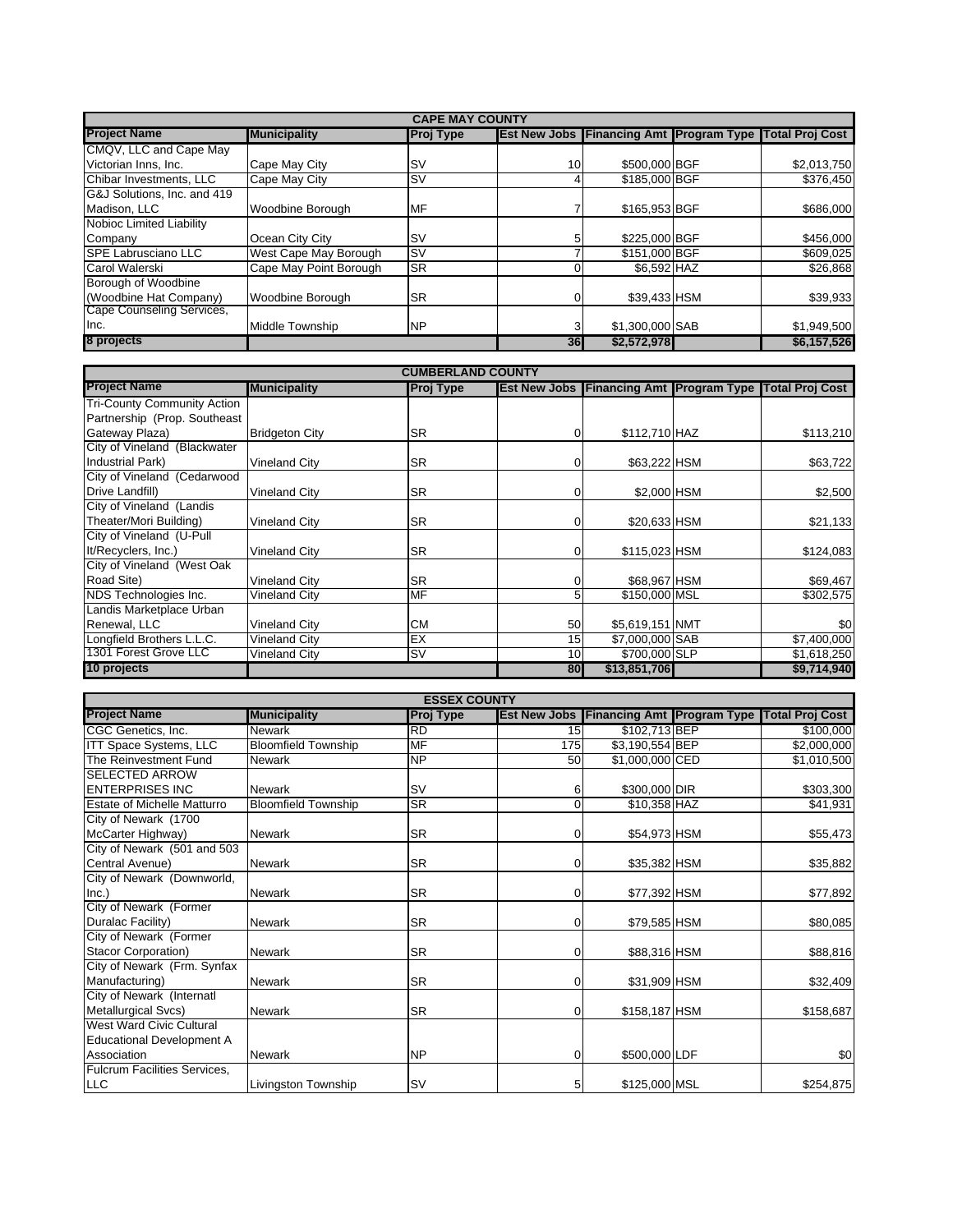| <b>ESSEX COUNTY (cont.)</b>                   |                     |                  |                     |                  |  |                                                   |  |  |
|-----------------------------------------------|---------------------|------------------|---------------------|------------------|--|---------------------------------------------------|--|--|
| <b>Project Name</b>                           | <b>Municipality</b> | <b>Proj Type</b> | <b>Est New Jobs</b> |                  |  | <b>Financing Amt Program Type Total Proj Cost</b> |  |  |
|                                               |                     |                  |                     |                  |  |                                                   |  |  |
| Scandia Packaging Machinery Fairfield Borough |                     | MF               |                     | \$200,000 MSL    |  | \$803,325                                         |  |  |
| NSA Central Avenue, LLC                       | <b>Newark</b>       | <b>NP</b>        | 27                  | \$16,480,000 SAB |  | \$28,013,026                                      |  |  |
| ABC Sign Factory, LLC and                     |                     |                  |                     |                  |  |                                                   |  |  |
| DCI Signs and Awnings, Inc.                   | <b>Newark</b>       | <b>MF</b>        |                     | \$258,000 SLP    |  | \$1,105,000                                       |  |  |
| Arlington Machine and Tool                    |                     |                  |                     |                  |  |                                                   |  |  |
| Company                                       | Fairfield Borough   | <b>MF</b>        | 20                  | \$153,962 SLP    |  | \$463,135                                         |  |  |
| Paramount Bakeries Inc. and                   |                     |                  |                     |                  |  |                                                   |  |  |
| Shraga Zabludovsky and                        |                     |                  |                     |                  |  |                                                   |  |  |
| Linda Kiesel                                  | <b>Newark</b>       | MF               | 15                  | \$1,250,000 SLP  |  | \$2,730,000                                       |  |  |
| Evident Software Inc.                         | <b>Newark</b>       | ТC               | 21                  | \$1,000,000 TEC  |  | \$2,200,000                                       |  |  |
| The Talk Market. Inc.                         | <b>Newark</b>       | ТC               | <b>20</b>           | \$750,000 TEC    |  | \$751.875                                         |  |  |
| Urovalve, Inc.                                | <b>Newark</b>       | ТC               | 15                  | \$100,000 TEC    |  | \$2,400,000                                       |  |  |
| 22 projects                                   |                     |                  | 369                 | \$25,946,331     |  | \$42,706,211                                      |  |  |

| <b>GLOUCESTER COUNTY</b>       |                            |                          |          |                 |  |                                                               |  |  |
|--------------------------------|----------------------------|--------------------------|----------|-----------------|--|---------------------------------------------------------------|--|--|
| <b>Project Name</b>            | <b>Municipality</b>        | <b>Proj Type</b>         |          |                 |  | Est New Jobs   Financing Amt   Program Type   Total Proj Cost |  |  |
| F-2 Delsea Drive, LLC          | Deptford Township          | $\overline{\mathsf{sv}}$ | 3        | \$60,000 BGF    |  | \$243,325                                                     |  |  |
| Firepower EVR, Inc. and        |                            |                          |          |                 |  |                                                               |  |  |
| <b>Robert Mortka</b>           | West Deptford Township     | <b>SV</b>                | 2        | \$78,750 BGF    |  | \$318,794                                                     |  |  |
| Heaton, Joseph Sr. and         |                            |                          |          |                 |  |                                                               |  |  |
| Thermal Chek Inc.              | Westville Borough          | MF                       | 6        | \$141,635 BGF   |  | \$583,437                                                     |  |  |
| Heritage Real Estate, LLC      | Deptford Township          | <b>SV</b>                | 3        | \$61,250 BGF    |  | \$249,313                                                     |  |  |
| <b>MAGS Holding</b>            | <b>Woolwich Township</b>   | S <sub>V</sub>           | 4        | \$87,500 BGF    |  | \$551,313                                                     |  |  |
| R & R Investments LLC and R    |                            |                          |          |                 |  |                                                               |  |  |
| Filderman and Sons d/b/a R &   |                            |                          |          |                 |  |                                                               |  |  |
| <b>R</b> Associates            | <b>Westville Borough</b>   | WS                       | 3        | \$60,625 BGF    |  | \$245,841                                                     |  |  |
| Scoots Properties, LLC and     |                            |                          |          |                 |  |                                                               |  |  |
| <b>Property Damage Restora</b> |                            |                          |          |                 |  |                                                               |  |  |
| dba SERVPRO                    | Westville Borough          | <b>SV</b>                |          | \$300,000 BGF   |  | \$615,400                                                     |  |  |
| Shultes Inc. and A.C.S. &      |                            |                          |          |                 |  |                                                               |  |  |
| Sons, Inc.                     | West Deptford Township     | <b>SV</b>                | 15       | \$250,000 BGF   |  | \$1,008,075                                                   |  |  |
|                                |                            |                          |          |                 |  |                                                               |  |  |
| Chelten House Products, Inc.   | Logan Township             | MF                       | 20       | \$1,250,000 DIR |  | \$2,764,015                                                   |  |  |
| Borough of Glassboro           |                            |                          |          |                 |  |                                                               |  |  |
| (Former Glassboro Landfill)    | Glassboro Borough          | <b>SR</b>                | $\Omega$ | \$69,381 HSM    |  | \$69,881                                                      |  |  |
| Township of Mantua (4          |                            |                          |          |                 |  |                                                               |  |  |
| various sites)                 | Single County - Multi City | <b>SR</b>                | $\Omega$ | \$55,000 HSM    |  | \$55,500                                                      |  |  |
| Imtek, LLC and Imtek of        |                            |                          |          |                 |  |                                                               |  |  |
| Illinois, Inc.                 | Logan Township             | <b>MF</b>                | 6        | \$150,000 MSL   |  | \$306,000                                                     |  |  |
| Savona Foods LLC               | West Deptford Township     | <b>SV</b>                | 15       | \$250,000 MSL   |  | \$753,075                                                     |  |  |
| Imtek, LLC and Imtek of        |                            |                          |          |                 |  |                                                               |  |  |
| Illinois, Inc.                 | Logan Township             | MF                       | $\Omega$ | \$131,250 MST   |  | \$0                                                           |  |  |
| Maryville, Inc.                | Monroe Township            | <b>NP</b>                |          | \$1,975,000 SAB |  | \$2,000,000                                                   |  |  |
| MCB, LLC                       | <b>Woolwich Township</b>   | <b>MF</b>                | 30       | \$1,250,000 SLP |  | \$4,200,000                                                   |  |  |
| 16 projects                    |                            |                          | 121      | \$6,170,391     |  | \$13,963,969                                                  |  |  |

| <b>HUDSON COUNTY</b>          |                       |                  |      |                  |  |                                                                |  |  |
|-------------------------------|-----------------------|------------------|------|------------------|--|----------------------------------------------------------------|--|--|
| <b>Project Name</b>           | <b>Municipality</b>   | <b>Proj Type</b> |      |                  |  | <b>Est New Jobs Financing Amt Program Type Total Proj Cost</b> |  |  |
| AAF-McQuay Inc.               | Jersey City           | MF               | 40   | \$1,945,500 BEP  |  | \$5,500,000                                                    |  |  |
| <b>ACE American Insurance</b> |                       |                  |      |                  |  |                                                                |  |  |
| Company and affiliates        | Jersey City           | CМ               | 336  | \$9,706,284 BEP  |  | \$15,000,000                                                   |  |  |
| Arch Insurance Group Inc.     | Jersey City           | <b>CM</b>        | 280  | \$9,596,755 BEP  |  | \$12,800,000                                                   |  |  |
| Charter Atlantic Corp.        | Jersey City           | <b>SV</b>        | 30   | \$424,440 BEP    |  | \$1,360,000                                                    |  |  |
| Depository Trust & Clearing   |                       |                  |      |                  |  |                                                                |  |  |
| Corp. & affiliates            | Jersey City           | <b>CM</b>        | 1600 | \$74,624,000 BEP |  | \$45,000,000                                                   |  |  |
| Ernst & Young U.S. LLP        | Secaucus              | <b>CM</b>        | 270  | \$5,942,700 BEP  |  | \$7,000,000                                                    |  |  |
| LaFrieda Wholesale Meats,     |                       |                  |      |                  |  |                                                                |  |  |
| <b>Inc</b>                    | North Bergen Township | <b>WS</b>        | 100  | \$568,610 BEP    |  | \$18,000,000                                                   |  |  |
| The MLB Network, LLC, The     |                       |                  |      |                  |  |                                                                |  |  |
| MLB Network, Inc. and Ma      |                       |                  |      |                  |  |                                                                |  |  |
| and Major League Baseball     |                       |                  |      |                  |  |                                                                |  |  |
| Properties, Inc.              | Secaucus              | CМ               | 201  | \$8,048,929 BEP  |  | \$54,100,000                                                   |  |  |
| Pathways to Independence,     |                       |                  |      |                  |  |                                                                |  |  |
| Incorporated                  | <b>Kearny Town</b>    | <b>NP</b>        | 51   | \$250,000 CED    |  | \$1,105,450                                                    |  |  |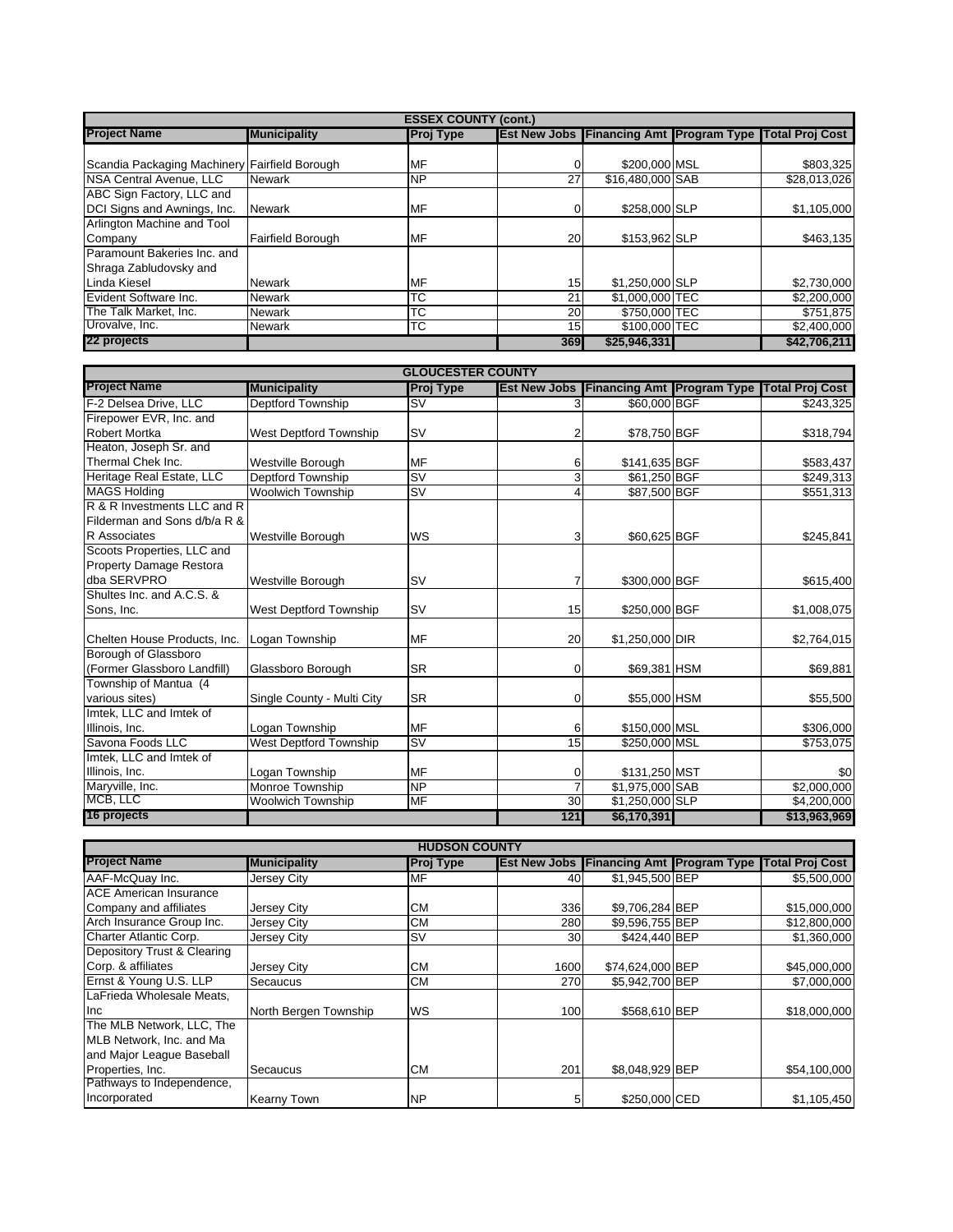|                            | <b>HUDSON COUNTY (cont.)</b> |                  |                     |                 |  |                                                   |  |  |
|----------------------------|------------------------------|------------------|---------------------|-----------------|--|---------------------------------------------------|--|--|
| <b>Project Name</b>        | <b>Municipality</b>          | <b>Proj Type</b> | <b>Est New Jobs</b> |                 |  | <b>Financing Amt Program Type Total Proj Cost</b> |  |  |
| Hoboken Children's Academy |                              |                  |                     |                 |  |                                                   |  |  |
| II, LLC                    | <b>Hoboken</b>               | DC               | 14                  | \$230,000 DIR   |  | \$232,600                                         |  |  |
| Harrison Redevelopment     |                              |                  |                     |                 |  |                                                   |  |  |
| Agency (Spiegel Trucking,  |                              |                  |                     |                 |  |                                                   |  |  |
| Inc.)                      | <b>Harrison Town</b>         | <b>SR</b>        |                     | \$1,827,296 HSM |  | \$2,381,522                                       |  |  |
| Jersey City Redevelopment  |                              |                  |                     |                 |  |                                                   |  |  |
| Agency (Turnpike Dump #5)  | <b>Jersey City</b>           | <b>SR</b>        |                     | \$4,337,346 HSM |  | \$8,178,185                                       |  |  |
| Jersey City Redevelopment  |                              |                  |                     |                 |  |                                                   |  |  |
| Agency (Turnpike Dump #5)  | Jersey City                  | <b>SR</b>        |                     | \$199,650 HSM   |  | \$200,150                                         |  |  |
| Jersey City Redevelopment  |                              |                  |                     |                 |  |                                                   |  |  |
| Agency (Turnpike Dump #5)  | <b>Jersey City</b>           | <b>SR</b>        |                     | \$864.422 HSM   |  | \$1,153,063                                       |  |  |
| Cameron Bayonne Urban      |                              |                  |                     |                 |  |                                                   |  |  |
| Renewal, LLC               | Bayonne                      | <b>RT</b>        |                     | \$1,000,000 SGP |  | \$0                                               |  |  |
| 15 projects                |                              |                  | 2876                | \$119,565,932   |  | \$172,010,970                                     |  |  |

| <b>HUNTERDON COUNTY</b>        |                          |                  |                 |                 |  |                                                                |  |  |
|--------------------------------|--------------------------|------------------|-----------------|-----------------|--|----------------------------------------------------------------|--|--|
| <b>Project Name</b>            | <b>Municipality</b>      | <b>Proj Type</b> |                 |                 |  | <b>Est New Jobs Financing Amt Program Type Total Proj Cost</b> |  |  |
| Dey Pharma, L.P., Mylan Inc.   |                          |                  |                 |                 |  |                                                                |  |  |
| land Affiliates                | <b>Bernards Township</b> | <b>IOF</b>       | 83              | \$1,088,479 BEP |  | \$600,000                                                      |  |  |
| <b>BGA Properties, LLC and</b> |                          |                  |                 |                 |  |                                                                |  |  |
| Magna-Power Electronics,       | Flemington Borough       | <b>MF</b>        | 25              | \$1,000,000 BGF |  | \$2,026,250                                                    |  |  |
| Crown Veterinary Specialists,  |                          |                  |                 |                 |  |                                                                |  |  |
| <b>ILLC</b>                    | Lebanon Borough          | Is۷              | 30 <sup>°</sup> | \$300,000 DIR   |  | \$3,737,375                                                    |  |  |
| <b>RHB Acquisition LLC</b>     | Lambertville City        | MF               |                 | \$250,000 DIR   |  | \$252,800                                                      |  |  |
| 4 projects                     |                          |                  | 140             | \$2,638,479     |  | \$6,616,425                                                    |  |  |

|                                       |                              | <b>MERCER COUNTY</b>              |                 |                 |                                                         |
|---------------------------------------|------------------------------|-----------------------------------|-----------------|-----------------|---------------------------------------------------------|
| <b>Project Name</b>                   | <b>Municipality</b>          | <b>Proj Type</b>                  |                 |                 | Est New Jobs Financing Amt Program Type Total Proj Cost |
| <b>Princeton Fulfillment</b>          |                              |                                   |                 |                 |                                                         |
| Solutions, LLC                        | <b>Ewing Township</b>        | <b>SV</b>                         | 550             | \$1,078,000 BEP | \$2,200,000                                             |
| Princeton Power Systems,              |                              |                                   |                 |                 |                                                         |
| Inc.                                  | <b>West Windsor Township</b> | <b>PC</b>                         | 40              | \$435,000 BEP   | \$3,800,000                                             |
| MSG Financial Group Inc. and          |                              |                                   |                 |                 |                                                         |
| US Taxes, Inc.                        | <b>Hamilton Township</b>     | SV                                | 0               | \$38,000 BGF    | \$154,000                                               |
| The Reinvestment Fund                 | Trenton                      | <b>NP</b>                         | 200             | \$3,000,000 CED | \$3,030,500                                             |
| 833 Cass Street, LLC                  | Trenton                      | $\overline{\mathsf{S}\mathsf{V}}$ | $\Omega$        | \$65,275 DIR    | \$66,275                                                |
| <b>JMAC PROPERTIES</b>                |                              |                                   |                 |                 |                                                         |
| <b>LIMITED LIABILITY</b>              |                              |                                   |                 |                 |                                                         |
| <b>COMPANY</b>                        | <b>Hamilton Township</b>     | MF                                |                 | \$175,000 DIR   | \$260,950                                               |
| LMT-Mercer Group, Inc.                | Lawrence Township            | <b>MF</b>                         | 25              | \$1,250,000 DIR | \$4,180,000                                             |
|                                       |                              |                                   |                 |                 |                                                         |
| City of Trenton (Canal Plaza) Trenton |                              | <b>SR</b>                         | 0               | \$481,246 HSM   | \$661,463                                               |
| City of Trenton (Greenway             |                              |                                   |                 |                 |                                                         |
| Sites)                                | Trenton                      | <b>SR</b>                         | $\Omega$        | \$1,350,589 HSM | \$1,733,646                                             |
| City of Trenton (MLK                  |                              |                                   |                 |                 |                                                         |
| School/Jefferson School)              | Trenton                      | <b>SR</b>                         | 0               | \$1,747,371 HSM | \$2,277,377                                             |
| Township of West Windsor              |                              |                                   |                 |                 |                                                         |
| (West Windsor Twp. Muni G             |                              |                                   |                 |                 |                                                         |
| (West Windsor Twp Compost             |                              |                                   |                 |                 |                                                         |
| Fac.)                                 | <b>West Windsor Township</b> | <b>SR</b>                         | $\Omega$        | \$59,484 HSM    | \$59,984                                                |
| Township of West Windsor              |                              |                                   |                 |                 |                                                         |
| (West Windsor Twp. Muni G             |                              |                                   |                 |                 |                                                         |
| (West Windsor Twp. Muni               |                              |                                   |                 |                 |                                                         |
| Garage)                               | West Windsor Township        | <b>SR</b>                         | 0               | \$4,075 HSM     | \$4,575                                                 |
| <b>EASCO Shower Doors</b>             |                              |                                   |                 |                 |                                                         |
| Company                               | Trenton                      | <b>MF</b>                         | 6               | \$1,700,000 SAB | \$2,215,000                                             |
| <b>Alphion Corporation</b>            | West Windsor Township        | <b>TC</b>                         | $\overline{20}$ | \$1,000,000 TEC | \$1,010,000                                             |
| Princeton Power Systems,              |                              |                                   |                 |                 |                                                         |
| Inc.                                  | West Windsor Township        | <b>TC</b>                         | 25              | \$750,000 TEC   | \$2,750,000                                             |
| 15 projects                           |                              |                                   | 870             | \$13,134,040    | \$24,403,770                                            |

| <b>MIDDLESEX COUNTY</b>    |                          |                  |      |                 |  |                                                                |  |
|----------------------------|--------------------------|------------------|------|-----------------|--|----------------------------------------------------------------|--|
| <b>Project Name</b>        | <b>IMunicipality</b>     | <b>Proj Type</b> |      |                 |  | <b>Est New Jobs Financing Amt Program Type Total Proj Cost</b> |  |
| AustarPharma, LLC          | Edison Township          | <b>MF</b>        | 1501 | \$1.037.250 BEP |  | \$1.750.000                                                    |  |
| Direct Cabinet Sales, Inc. | South Brunswick Township | <b>IMF</b>       | 27   | \$67.108 BEP    |  | \$682,880                                                      |  |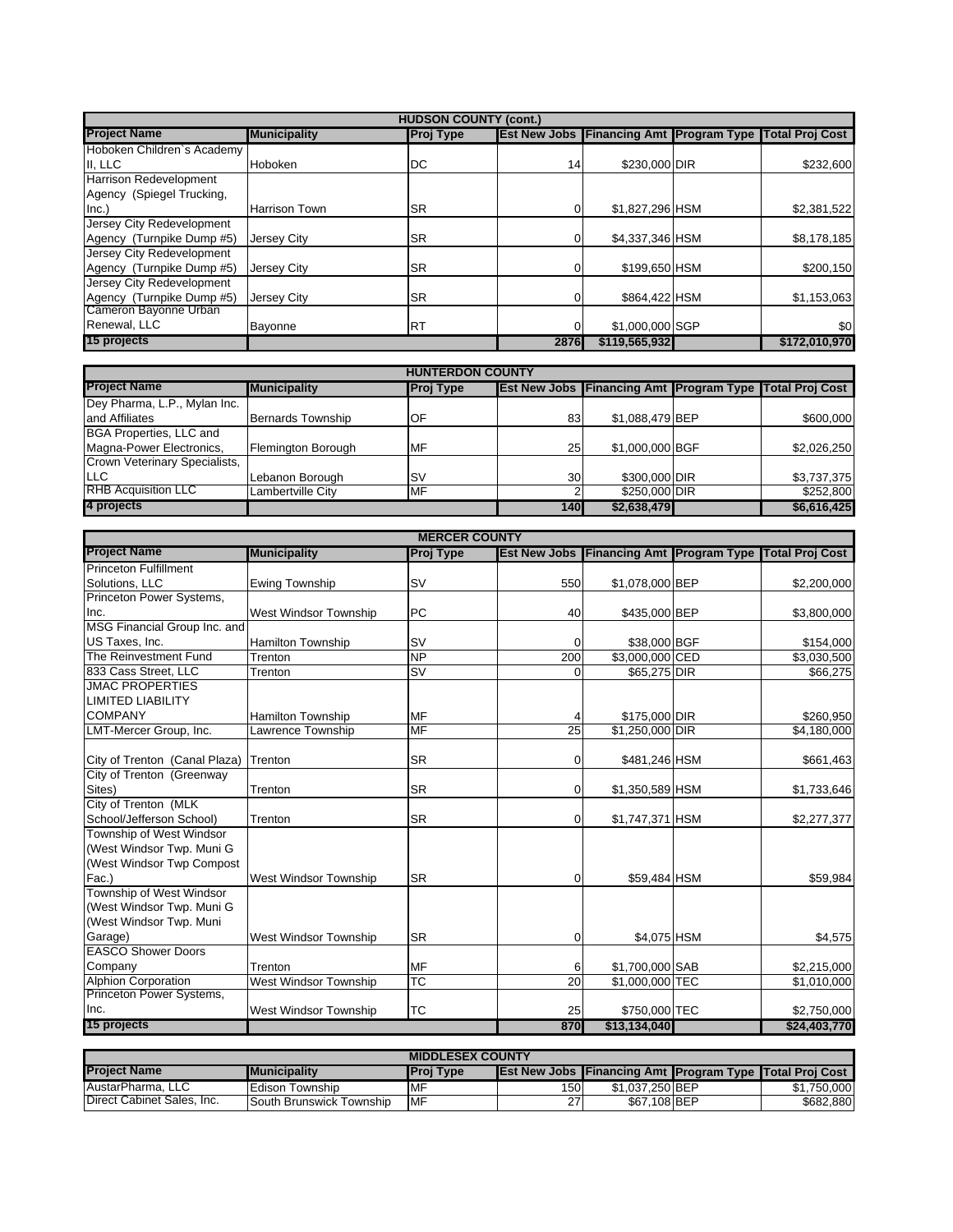| <b>MIDDLESEX COUNTY (cont.)</b>                     |                                |                                   |                 |                                                    |  |                        |  |  |
|-----------------------------------------------------|--------------------------------|-----------------------------------|-----------------|----------------------------------------------------|--|------------------------|--|--|
| <b>Project Name</b>                                 | <b>Municipality</b>            | Proj Type                         |                 | <b>Est New Jobs   Financing Amt   Program Type</b> |  | <b>Total Proj Cost</b> |  |  |
| Eva Tees Inc.                                       | Piscataway                     | WS                                | 57              | \$153,900 BEP                                      |  | \$17,973,000           |  |  |
| Integra LifeSciences                                |                                |                                   |                 |                                                    |  |                        |  |  |
| Corporation                                         | Plainsboro Township            | ТC                                | 201             | \$5,161,579 BEP                                    |  | \$4,655,000            |  |  |
| Mayab Happy Tacos, Inc.                             | Perth Amboy City               | <b>MF</b>                         | 45              | \$189,000 BEP                                      |  | \$2,925,000            |  |  |
| Sun Pharmaceutical                                  |                                |                                   |                 |                                                    |  |                        |  |  |
| Industries, Inc.                                    | Cranbury Township              | <b>TC</b>                         | 318             | \$2,382,217 BEP                                    |  | \$4,093,400            |  |  |
| 420 Perth Amboy Properties,                         |                                |                                   |                 |                                                    |  |                        |  |  |
| LLC                                                 | Perth Amboy City               | <b>RH</b>                         | 10              | \$750,000 CED                                      |  | \$2,357,500            |  |  |
| Direct Cabinet Sales Inc.                           | South Brunswick Township       | MF                                | $\overline{27}$ | \$287,304 DIR                                      |  | \$323,174              |  |  |
| <b>HHP Enterprises, LLC</b>                         | Metuchen Borough               | $\overline{\mathsf{S}\mathsf{V}}$ | 10              | \$200,000 DIR                                      |  | \$400,000              |  |  |
| <b>ONB Holding Group Limited</b>                    |                                |                                   |                 |                                                    |  |                        |  |  |
| <b>Liablilty Company</b>                            | Piscataway                     | MF                                | $\overline{0}$  | \$1,250,000 DIR                                    |  | \$0                    |  |  |
| Borough of Carteret (Carteret                       |                                |                                   |                 |                                                    |  |                        |  |  |
| Discount Auto Parts)                                | <b>Carteret Borough</b>        | <b>SR</b>                         | $\mathbf 0$     | \$81,258 HSM                                       |  | \$81,758               |  |  |
|                                                     |                                |                                   |                 |                                                    |  |                        |  |  |
| Borough of Carteret (Carteret                       |                                |                                   |                 |                                                    |  |                        |  |  |
| <b>Waterfront Develop)</b>                          | Carteret Borough               | SR                                | $\overline{0}$  | \$292,351 HSM                                      |  | \$292,851              |  |  |
| County of Middlesex (Former                         |                                |                                   |                 |                                                    |  |                        |  |  |
| Red's Marina)                                       | <b>Highland Park Borough</b>   | SR                                | $\overline{0}$  | \$64,035 HSM                                       |  | \$64,535               |  |  |
| County of Middlesex (Former                         |                                |                                   |                 |                                                    |  |                        |  |  |
| Red's Marina)                                       | <b>Highland Park Borough</b>   | <b>SR</b>                         | $\overline{0}$  | \$98,707 HSM                                       |  | \$129,118              |  |  |
| Sayreville Economic                                 |                                |                                   |                 |                                                    |  |                        |  |  |
| Redevelopment Agency                                |                                |                                   |                 |                                                    |  |                        |  |  |
| (Former National Lead)                              | Sayreville Borough             | SR                                | $\overline{0}$  | \$3,757,897 HSM                                    |  | \$4,897,153            |  |  |
| South Amboy Redevelopment                           |                                |                                   |                 |                                                    |  |                        |  |  |
| Agency (Conrail Property)                           | South Amboy City               | SR                                | 0               | \$215,677 HSM                                      |  | \$216,177              |  |  |
| South Amboy Redevelopment                           |                                |                                   |                 |                                                    |  |                        |  |  |
| Agency (Spectreserve                                |                                |                                   |                 |                                                    |  |                        |  |  |
| Property)                                           | South Amboy City               | SR                                | $\overline{0}$  | \$96,371 HSM                                       |  | \$96,871               |  |  |
| South Amboy Redevelopment                           |                                |                                   |                 |                                                    |  |                        |  |  |
| Agency (W.A.S. Terminals,                           |                                |                                   |                 |                                                    |  |                        |  |  |
| Inc.)                                               | South Amboy City               | SR                                | $\overline{0}$  | \$673,860 HSM                                      |  | \$674,360              |  |  |
| 449 Blair Road Associates,                          |                                |                                   |                 |                                                    |  |                        |  |  |
| LLC & Perth Amboy Tire, .                           | Woodbridge Township            | MF                                | $\mathbf 0$     | \$450,000 LDF                                      |  | \$0                    |  |  |
| <b>BMB PROPERTIES AND</b>                           |                                |                                   |                 |                                                    |  |                        |  |  |
| MANAGEMENT, LLC                                     | New Brunswick City             | TP                                | 40              | \$2,000,000 LDF                                    |  | \$6,063,131            |  |  |
| Jewish Renaissance Medical                          |                                |                                   |                 |                                                    |  |                        |  |  |
| Center, Inc.                                        | Perth Amboy City               | <b>SV</b>                         | 37              | \$2,000,000 LDF                                    |  | \$14,068,445           |  |  |
| APCO Petroleum Corporation South Brunswick Township |                                | <b>RT</b>                         | 22              | \$1,000,000 MST                                    |  | \$11,112,000           |  |  |
| <b>Greater Brunswick Charter</b>                    |                                |                                   |                 |                                                    |  |                        |  |  |
| School                                              | New Brunswick City             | <b>NP</b>                         | 0               | \$1,000,000 MST                                    |  | \$0                    |  |  |
| Century Packaging, Inc.                             | <b>East Brunswick Township</b> | MF                                | 7               | \$2,535,000 SAB                                    |  | \$2,645,000            |  |  |
| <b>Greater Brunswick Regional</b>                   |                                |                                   |                 |                                                    |  |                        |  |  |
| Charter School or related                           |                                |                                   |                 |                                                    |  |                        |  |  |
| entity                                              | New Brunswick City             | <b>NP</b>                         | 11              | \$6,550,000 SAB                                    |  | \$7,864,855            |  |  |
| <b>ONB Holding Group Limited</b>                    |                                |                                   |                 |                                                    |  |                        |  |  |
| <b>Liablilty Company</b>                            | Piscataway                     | MF                                | 40              | \$4,739,000 SAB                                    |  | \$7,060,000            |  |  |
| Parkway-Kew Corporation                             | North Brunswick Township       | MF                                | 10              | \$300,000 SLP                                      |  | \$1,811,000            |  |  |
| <b>Bluenog Corporation</b>                          | Piscataway                     | <b>TC</b>                         | 62              | \$1,000,000 TEC                                    |  | \$5,000,000            |  |  |
| Aurobindo Pharma U.S.A.,                            |                                |                                   |                 |                                                    |  |                        |  |  |
| Inc.                                                | South Brunswick Township       | MF                                | 50              | \$534,721 BEP                                      |  | \$15,820,000           |  |  |
| 29 projects                                         |                                |                                   | 1124            | \$38,867,235                                       |  | \$113,057,208          |  |  |
|                                                     |                                |                                   |                 |                                                    |  |                        |  |  |

|                               | <b>MONMOUTH COUNTY</b>   |                  |    |                 |  |                                                                |  |  |  |  |
|-------------------------------|--------------------------|------------------|----|-----------------|--|----------------------------------------------------------------|--|--|--|--|
| <b>Project Name</b>           | <b>Municipality</b>      | <b>Proj Type</b> |    |                 |  | <b>Est New Jobs Financing Amt Program Type Total Proj Cost</b> |  |  |  |  |
| 600 River Road, LLC           | Rumson Borough           | ۱SV              |    | \$62,500 BGF    |  | \$653,000                                                      |  |  |  |  |
| Atlantic Cardiology LLC and   |                          |                  |    |                 |  |                                                                |  |  |  |  |
| Atlantic Cardiac Realty LLC   | Neptune Township         | ЮF               | 20 | \$1,000,000 BGF |  | \$2,226,750                                                    |  |  |  |  |
| Atlantic Pediatric Dentistry, |                          |                  |    |                 |  |                                                                |  |  |  |  |
| P.C and Safari Comm           | Little Silver Borough    | <b>SV</b>        |    | \$68,750 BGF    |  | \$358.544                                                      |  |  |  |  |
| Breast Imaging & Biopsy       |                          |                  |    |                 |  |                                                                |  |  |  |  |
| Specialists, LLC              | West Long Branch Borough | <b>ISV</b>       |    | \$59,338 BGF    |  | \$396.797                                                      |  |  |  |  |
| Colmen Realty, LLC            | <b>Holmdel Township</b>  | ls۷              |    | \$113,250 BGF   |  | \$457.081                                                      |  |  |  |  |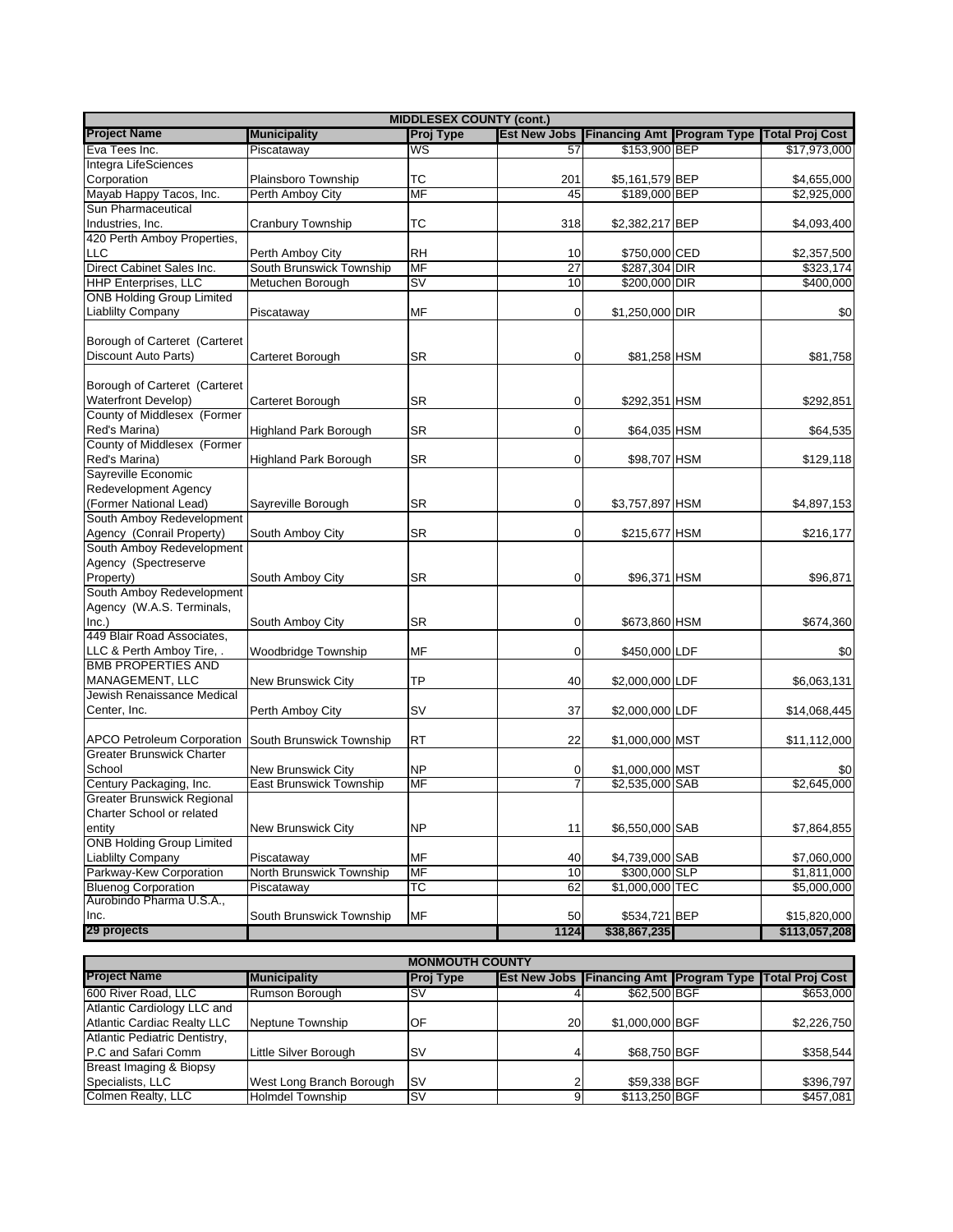| <b>MONMOUTH COUNTY (cont.)</b>  |                                |           |    |                 |  |                                                         |  |  |
|---------------------------------|--------------------------------|-----------|----|-----------------|--|---------------------------------------------------------|--|--|
| <b>Project Name</b>             | <b>Municipality</b>            | Proj Type |    |                 |  | Est New Jobs Financing Amt Program Type Total Proj Cost |  |  |
| <b>JSN Corlies Real Estate.</b> |                                |           |    |                 |  |                                                         |  |  |
| L.L.C.                          | Neptune Township               | <b>SV</b> | 6  | \$78,750 BGF    |  | \$364,850                                               |  |  |
| MSG Financial Group Inc. and    |                                |           |    |                 |  |                                                         |  |  |
| US Taxes, Inc.                  | <b>Howell Township</b>         | <b>SV</b> |    | \$26,750 BGF    |  | \$107,000                                               |  |  |
| Silpit Industries, LLC and ACB  |                                |           |    |                 |  |                                                         |  |  |
| Receivables Management,         |                                |           |    |                 |  |                                                         |  |  |
| Inc.                            | <b>Asbury Park City</b>        | <b>SV</b> | 10 | \$111,825 BGF   |  | \$451,921                                               |  |  |
| Thomas A. Iliadis & Freehold    |                                |           |    |                 |  |                                                         |  |  |
| Grill Inc.                      | <b>Freehold Township</b>       | <b>SV</b> | 8  | \$110,000 BGF   |  | \$444,575                                               |  |  |
| East Coast Panelboard, Inc.     | <b>Tinton Falls Borough</b>    | <b>MF</b> | 0  | \$1,000,000 DIR |  | \$0                                                     |  |  |
| <b>SWP Real Estate, LLC</b>     | <b>Tinton Falls Borough</b>    | MF        | 0  | \$1,250,000 DIR |  | \$0                                                     |  |  |
| City Works West Lake, LLC       |                                |           |    |                 |  |                                                         |  |  |
| (West Lake Avenue BDA)          | Neptune Township               | <b>SR</b> | 0  | \$48,106 HAZ    |  | \$48,606                                                |  |  |
| <b>McConnell Realty Co</b>      | Atlantic Highlands Borough     | <b>SR</b> | 0  | \$26,460 HAZ    |  | \$99,125                                                |  |  |
| Patricia A. Wolfer              | <b>Upper Freehold Township</b> | SR        | 0  | \$7,689 HAZ     |  | \$30,956                                                |  |  |
| <b>Union Laboratories</b>       | <b>Marlboro Township</b>       | <b>SR</b> | 0  | \$58,116 HAZ    |  | \$5,783                                                 |  |  |
| Borough of Neptune City         |                                |           |    |                 |  |                                                         |  |  |
| (East Coast Ice Company)        | Neptune City Borough           | <b>SR</b> | 0  | \$571,978 HSM   |  | \$572,478                                               |  |  |
| Township of Aberdeen (Frm.      |                                |           |    |                 |  |                                                         |  |  |
| Matawan Boro Water Facil.)      | Aberdeen Township              | <b>SR</b> | 0  | \$60,874 HSM    |  | \$61,374                                                |  |  |
| Township of Aberdeen (South     |                                |           |    |                 |  |                                                         |  |  |
| <b>River Metal Products)</b>    | Aberdeen Township              | <b>SR</b> | 0  | \$402,259 HSM   |  | \$402,759                                               |  |  |
| Township of Neptune (Shark      |                                |           |    |                 |  |                                                         |  |  |
| River Municipal Marina)         | Neptune Township               | <b>SR</b> | 0  | \$44,883 HSM    |  | \$45,383                                                |  |  |
| Absolutely Energized Solar      |                                |           |    |                 |  |                                                         |  |  |
| Electric, Inc.                  | Millstone Township             | <b>SV</b> |    | \$250,000 MSL   |  | \$803,000                                               |  |  |
| East Coast Panelboard, Inc.     | Tinton Falls Borough           | MF        | 23 | \$2,220,486 SAB |  | \$3,220,486                                             |  |  |
| SWP Real Estate, LLC            | <b>Tinton Falls Borough</b>    | MF        | 0  | \$6,550,000 SAB |  | \$10,391,200                                            |  |  |
| 22 projects                     |                                |           | 95 | \$14,122,014    |  | \$21,141,668                                            |  |  |

| <b>MORRIS COUNTY</b>        |                         |                  |    |                 |  |                                                                |  |  |
|-----------------------------|-------------------------|------------------|----|-----------------|--|----------------------------------------------------------------|--|--|
| <b>Project Name</b>         | <b>Municipality</b>     | <b>Proj Type</b> |    |                 |  | <b>Est New Jobs Financing Amt Program Type Total Proj Cost</b> |  |  |
|                             |                         |                  |    |                 |  |                                                                |  |  |
| Bausch & Lomb Incorporated  | Madison Borough         | ТC               | 70 | \$3,500,000 BEP |  | \$1,000,000                                                    |  |  |
| Five Middlebury Associates, |                         |                  |    |                 |  |                                                                |  |  |
| <b>LLC</b>                  | Randolph Township       | <b>MF</b>        | 0. | \$700,000 DIR   |  | \$0                                                            |  |  |
| Compact Power Inc.          | Dover                   | ТC               |    | \$100,000 ERD   |  | \$600,000                                                      |  |  |
| G & N Partnership           | Roxbury Township        | <b>SR</b>        |    | \$204,399 HAZ   |  | \$206,943                                                      |  |  |
| Zigmund Sulewski            | Denville Township       | <b>SR</b>        |    | \$49,333 HAZ    |  | \$197,832                                                      |  |  |
| Town of Boonton (Former     |                         |                  |    |                 |  |                                                                |  |  |
| Jersey Plating Co.)         | Boonton Town            | lSR.             | 0  | \$128,772 HSM   |  | \$129,272                                                      |  |  |
| Township of Hanover (Layton |                         |                  |    |                 |  |                                                                |  |  |
| Property)                   | <b>Hanover Township</b> | <b>SR</b>        |    | \$39,947 HSM    |  | \$40,447                                                       |  |  |
| Five Middlebury Associates, |                         |                  |    |                 |  |                                                                |  |  |
| <b>LLC</b>                  | Randolph Township       | MF               | 25 | \$2,800,000 SAB |  | \$4,760,000                                                    |  |  |
| 8 projects                  |                         |                  | 99 | \$7.522.451     |  | \$6,934,494                                                    |  |  |

| <b>VARIOUS</b>                         |                      |                  |    |                  |  |                                                                |  |  |
|----------------------------------------|----------------------|------------------|----|------------------|--|----------------------------------------------------------------|--|--|
| <b>Project Name</b>                    | <b>IMunicipality</b> | <b>Proj Type</b> |    |                  |  | <b>Est New Jobs Financing Amt Program Type Total Proj Cost</b> |  |  |
| <b>Family Service of Burlington</b>    |                      |                  |    |                  |  |                                                                |  |  |
| County, New Jersey                     | Statewide            | <b>NP</b>        | 10 | \$2.871.232 SAB  |  | \$3,497,000                                                    |  |  |
|                                        |                      |                  |    |                  |  |                                                                |  |  |
| United Water New Jersey Inc. Statewide |                      | IEX              |    | \$65,000,000 SAB |  | \$106,050,640                                                  |  |  |
| 2 projects                             |                      |                  | 14 | \$67,871,232     |  | \$109,547,640                                                  |  |  |

| <b>OCEAN COUNTY</b>          |                     |                  |  |               |  |                                                                |  |
|------------------------------|---------------------|------------------|--|---------------|--|----------------------------------------------------------------|--|
| <b>Project Name</b>          | <b>Municipality</b> | <b>Proj Type</b> |  |               |  | <b>Est New Jobs Financing Amt Program Type Total Proj Cost</b> |  |
| <b>Greener Corporation</b>   | Beachwood Borough   | <b>MF</b>        |  | \$91.575 BGF  |  | \$411,039                                                      |  |
| JA Cissel Manufacturing Co.  |                     |                  |  |               |  |                                                                |  |
| lnc.                         | Lakewood Township   | MF               |  | \$133,200 BGF |  | \$300,580                                                      |  |
| MSG Financial Group Inc. and |                     |                  |  |               |  |                                                                |  |
| <b>US Taxes, Inc.</b>        | Lakewood Township   | ls۷              |  | \$65,000 BGF  |  | \$262,000                                                      |  |
| P.A.B. Inc. and The Boat     |                     |                  |  |               |  |                                                                |  |
| House Restaurant, Inc.       | Beach Haven Borough | ls۷              |  | \$191,250 BGF |  | \$387,500                                                      |  |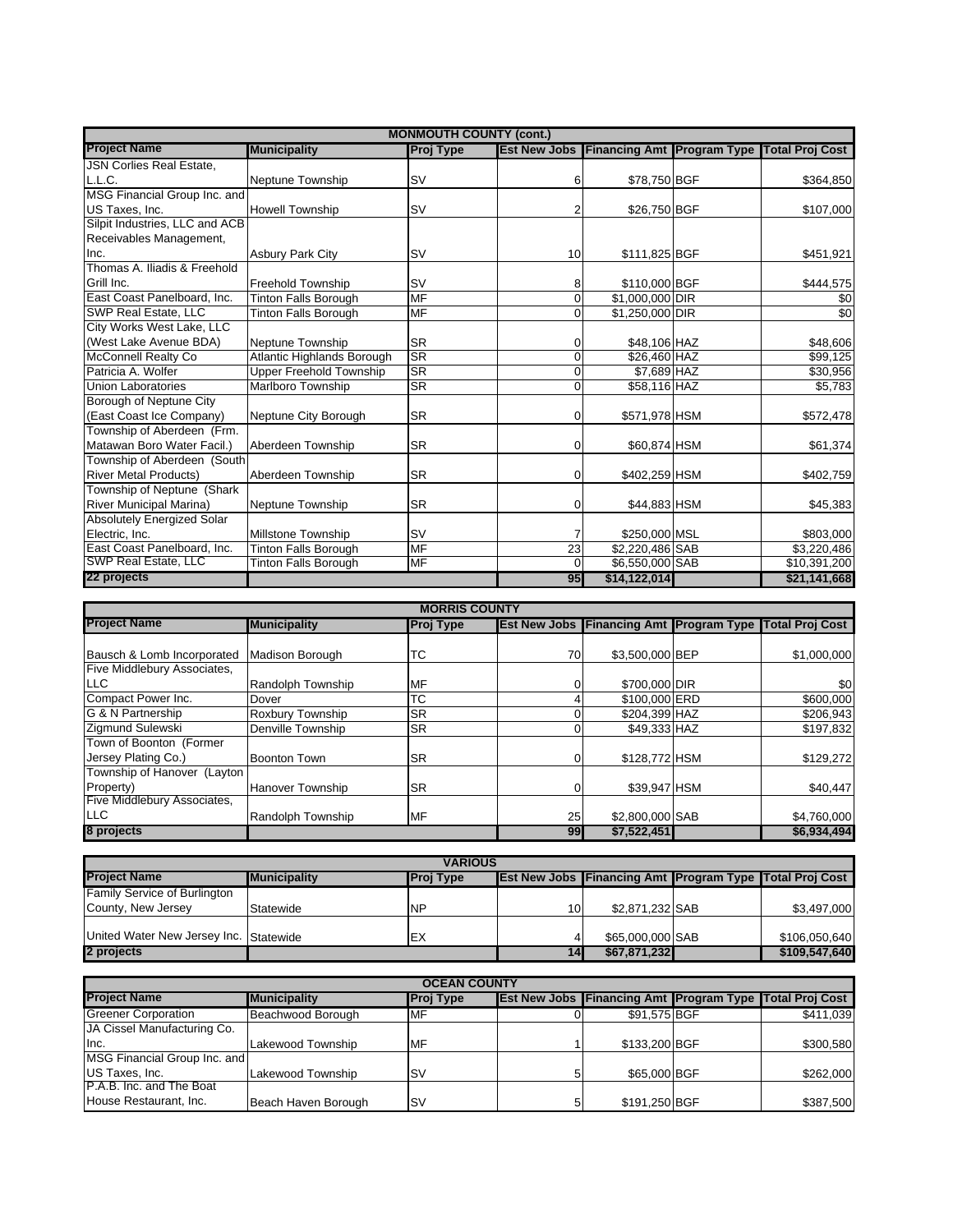|                                                                                     | <b>OCEAN COUNTY (cont.)</b> |           |    |                 |  |                                                                |  |  |  |
|-------------------------------------------------------------------------------------|-----------------------------|-----------|----|-----------------|--|----------------------------------------------------------------|--|--|--|
| <b>Project Name</b>                                                                 | <b>Municipality</b>         | Proj Type |    |                 |  | <b>Est New Jobs Financing Amt Program Type Total Proj Cost</b> |  |  |  |
| Steven J. Pollack                                                                   | Beachwood Borough           | ls۷       |    | \$101,000 BGF   |  | \$408,350                                                      |  |  |  |
| Borough of Pine Beach                                                               |                             |           |    |                 |  |                                                                |  |  |  |
| (Former Admiral Farragut)                                                           | Pine Beach Borough          | <b>SR</b> | 0  | \$64,303 HSM    |  | \$64.803                                                       |  |  |  |
| Borough of Pine Beach (Frm<br>Admiral Farragut Academy)                             | Pine Beach Borough          | <b>SR</b> |    | \$39,930 HSM    |  | \$40,430                                                       |  |  |  |
| Township of Plumsted (6                                                             |                             |           |    |                 |  |                                                                |  |  |  |
| Main Street)                                                                        | <b>Plumsted Township</b>    | <b>SR</b> | 0  | \$10,153 HSM    |  | \$10,653                                                       |  |  |  |
| Green Acres Manor, Inc., et al Dover Township                                       |                             | NΗ        |    | \$1,000,000 MST |  | \$14,067,825                                                   |  |  |  |
| Flexabar Corporation, Flexdel<br>Corporation, Flexabar-<br>Aquatech Corporation and |                             |           |    |                 |  |                                                                |  |  |  |
| Rianda, Inc.                                                                        | Lakewood Township           | <b>MF</b> |    | \$154,000 SLP   |  | \$660,000                                                      |  |  |  |
| 10 projects                                                                         |                             |           | 17 | \$1,850,411     |  | \$16,613,180                                                   |  |  |  |
|                                                                                     |                             |           |    |                 |  |                                                                |  |  |  |

| <b>PASSAIC COUNTY</b>                  |                       |                          |                |                 |  |                                                               |  |  |
|----------------------------------------|-----------------------|--------------------------|----------------|-----------------|--|---------------------------------------------------------------|--|--|
| <b>Project Name</b>                    | <b>Municipality</b>   | <b>Proj Type</b>         |                |                 |  | Est New Jobs   Financing Amt   Program Type   Total Proj Cost |  |  |
| Maquet Cardiovascular LLC              |                       |                          |                |                 |  |                                                               |  |  |
| and Maquet Cardiovascula               |                       |                          |                |                 |  |                                                               |  |  |
| Maquet Cardiovascular US               |                       |                          |                |                 |  |                                                               |  |  |
| Sales, LLC                             | <b>Wayne Township</b> | <b>MF</b>                | 350            | \$3,901,625 BEP |  | \$45,075,000                                                  |  |  |
| Placko Signs, LLC and 681              |                       |                          |                |                 |  |                                                               |  |  |
| Van Houten, LLC                        | <b>Clifton City</b>   | <b>MF</b>                |                | \$180,000 BGF   |  | \$406,325                                                     |  |  |
| 61-65 Passaic Properties,              |                       |                          |                |                 |  |                                                               |  |  |
| <b>LLC</b>                             | Passaic City          | <b>RH</b>                | 10             | \$750,000 CED   |  | \$2,017,500                                                   |  |  |
| <b>ILS GRAND LLC</b>                   | Paterson              | $\overline{\mathsf{sv}}$ | 25             | \$615,000 DIR   |  | \$1,693,900                                                   |  |  |
| <b>Charles Capaci and Elois</b>        |                       |                          |                |                 |  |                                                               |  |  |
| Capaci                                 | Bloomingdale Borough  | <b>SR</b>                | $\mathbf 0$    | \$6,261 HAZ     |  | \$25,543                                                      |  |  |
| Jewish Community Federation            |                       |                          |                |                 |  |                                                               |  |  |
| of Greater Clifton                     | <b>Clifton City</b>   | <b>SR</b>                | $\overline{0}$ | \$253,593 HAZ   |  | \$484,632                                                     |  |  |
| City of Paterson (36-40                |                       |                          |                |                 |  |                                                               |  |  |
| <b>Straight Street)</b>                | Paterson              | <b>SR</b>                | $\mathbf 0$    | \$36,109 HSM    |  | \$36,609                                                      |  |  |
| City of Paterson (Apollo Dye           |                       |                          |                |                 |  |                                                               |  |  |
| House)                                 | Paterson              | <b>SR</b>                | $\Omega$       | \$705,018 HSM   |  | \$705,518                                                     |  |  |
| City of Paterson (Columbia             |                       |                          |                |                 |  |                                                               |  |  |
| <b>Textile Mill)</b>                   | Paterson              | <b>SR</b>                | $\Omega$       | \$90,938 HSM    |  | \$91,438                                                      |  |  |
|                                        |                       |                          |                |                 |  |                                                               |  |  |
| City of Paterson (River Walk) Paterson |                       | <b>SR</b>                | $\overline{0}$ | \$575,723 HSM   |  | \$576,223                                                     |  |  |
| Passaic Family Head Start,             |                       |                          |                |                 |  |                                                               |  |  |
| Inc.                                   | Passaic City          | <b>NP</b>                | 4              | \$250,000 LDF   |  | \$915,000                                                     |  |  |
| Metro Packaging & Imaging,             |                       |                          |                |                 |  |                                                               |  |  |
| Inc. & Metro Imaging West,             |                       |                          |                |                 |  |                                                               |  |  |
| Inc.                                   | <b>Wayne Township</b> | <b>MF</b>                | $\overline{0}$ | \$350,000 MST   |  | \$2,401,250                                                   |  |  |
| Montclair Avenue, LLC                  | Pompton Lakes Borough | SV                       | 4              | \$300,000 MST   |  | \$1,456,000                                                   |  |  |
| Metro Packaging & Imaging,             |                       |                          |                |                 |  |                                                               |  |  |
| Inc. & Metro Imaging West,             |                       |                          |                |                 |  |                                                               |  |  |
| Inc.                                   | <b>Wayne Township</b> | <b>MF</b>                | 12             | \$1,084,000 SLP |  | \$2,269,250                                                   |  |  |
| <b>Prestige Hospitality Services,</b>  |                       |                          |                |                 |  |                                                               |  |  |
| LLC, and Prestige First                |                       |                          |                |                 |  |                                                               |  |  |
| Avenue Cleaning Corp, and              |                       |                          |                |                 |  |                                                               |  |  |
| 81 Saxon Avenue Corp, and              |                       |                          |                |                 |  |                                                               |  |  |
| Prestige 223 East LLC and              |                       |                          |                |                 |  |                                                               |  |  |
| SE 86 Holding Co.                      | Paterson              | <b>SV</b>                | 50             | \$375,000 SLP   |  | \$751,825                                                     |  |  |
| 15 projects                            |                       |                          | 456            | \$9,473,267     |  | \$58,906,013                                                  |  |  |

| <b>SALEM COUNTY</b>                       |                               |                  |    |               |  |                                                                |  |
|-------------------------------------------|-------------------------------|------------------|----|---------------|--|----------------------------------------------------------------|--|
| <b>Project Name</b>                       | <b>Municipality</b>           | <b>Proj Type</b> |    |               |  | <b>Est New Jobs Financing Amt Program Type Total Proj Cost</b> |  |
|                                           |                               |                  |    |               |  |                                                                |  |
| City of Salem (Tri County Oil) Salem City |                               | <b>SR</b>        |    | \$178.152 HSM |  | \$178,652                                                      |  |
| Township of Carney's Point                |                               |                  |    |               |  |                                                                |  |
| (A. Clemente Asphalt Plant)               | <b>Carneys Point Township</b> | ISR              | Οl | \$24.092 HSM  |  | \$24.592                                                       |  |
| 2 projects                                |                               |                  | OI | \$202,244     |  | \$203,244                                                      |  |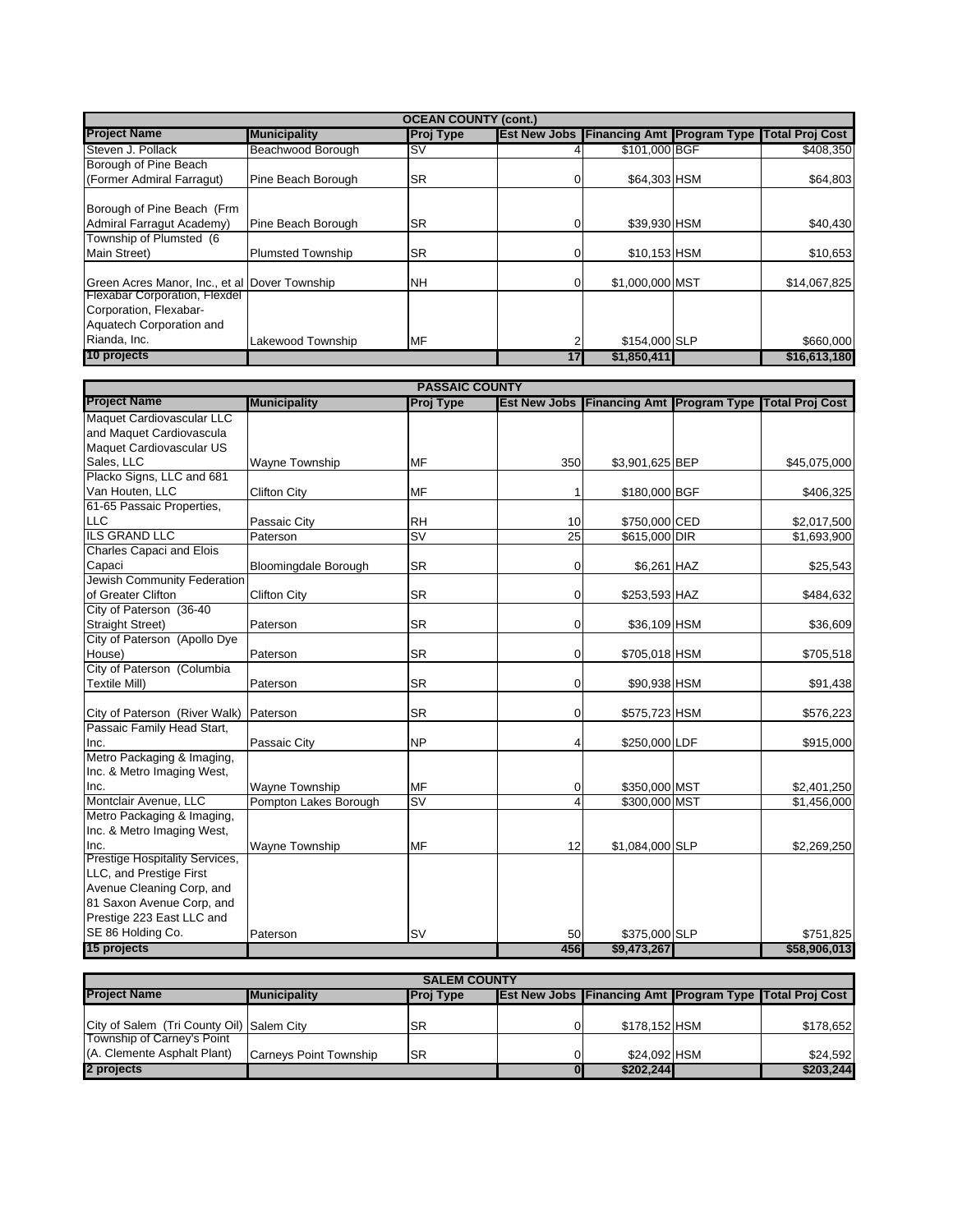| <b>SOMERSET COUNTY</b>                     |                             |                      |                     |                                   |  |                                            |
|--------------------------------------------|-----------------------------|----------------------|---------------------|-----------------------------------|--|--------------------------------------------|
| <b>Project Name</b>                        | <b>Municipality</b>         | <b>Proj Type</b>     | <b>Est New Jobs</b> | <b>Financing Amt Program Type</b> |  | <b>Total Proj Cost</b>                     |
| Axcan Pharma US, Inc.                      | <b>Bridgewater Township</b> | ТC                   | 26                  | \$579,072 BEP                     |  | \$1,323,000                                |
| <b>ImClone Systems</b>                     |                             |                      |                     |                                   |  |                                            |
| Incorporated and ImClone                   |                             |                      |                     |                                   |  |                                            |
| Systems C ImClone Systems                  |                             |                      |                     |                                   |  |                                            |
| Corporation                                | <b>Branchburg Township</b>  | тс                   | 907                 | \$32,363,676 BEP                  |  | \$191,571,469                              |
| Regeneron Pharmaceuticals,                 |                             |                      |                     |                                   |  |                                            |
| Inc.                                       | <b>Bridgewater Township</b> | тс                   | 20                  | \$471,219 BEP                     |  | \$291,000                                  |
| inVentiv Health, Inc. and                  |                             |                      |                     |                                   |  |                                            |
| <b>Subsidiaries</b>                        | Franklin Township           | тс                   | 150                 | \$3,478,650 BEP                   |  | \$9,450,000                                |
| Mercy Transportation, Inc.                 | Franklin Township           | ТP                   | 30                  | \$207,900 DIR                     |  | \$233,454                                  |
| Borough of Somerville                      |                             |                      |                     |                                   |  |                                            |
| (Somerville Landfill)                      | Somerville Borough          | <b>SR</b>            | 0                   | \$2,138,292 HSM                   |  | \$2,352,622                                |
| Township of Franklin (Onka                 |                             |                      |                     |                                   |  |                                            |
|                                            |                             | SR                   | 0                   |                                   |  |                                            |
| Property)<br><b>Township of Montgomery</b> | <b>Franklin Township</b>    |                      |                     | \$75,802 HSM                      |  | \$76,302                                   |
|                                            |                             |                      |                     |                                   |  |                                            |
| (North Princeton                           |                             |                      |                     |                                   |  |                                            |
| Development)                               | Montgomery Township         | SR                   | $\mathbf 0$         | \$1,517,521 HSM                   |  | \$1,518,021                                |
| Duke Farms Foundation                      | Hillsborough Township       | <b>NP</b>            | 5                   | \$55,000,000 SAB                  |  | \$60,000,000                               |
| <b>Corporate Services Support</b>          |                             |                      |                     |                                   |  |                                            |
| Corp                                       | <b>Franklin Township</b>    | <b>SV</b>            | 10                  | \$106,000,000 SFF                 |  | \$398,487,828                              |
| 10 projects                                |                             |                      | 1148                | \$201,832,132                     |  | \$665,303,696                              |
|                                            |                             |                      |                     |                                   |  |                                            |
|                                            |                             | <b>SUSSEX COUNTY</b> |                     |                                   |  |                                            |
| <b>Project Name</b>                        | <b>Municipality</b>         | <b>Proj Type</b>     | <b>Est New Jobs</b> | <b>Financing Amt Program Type</b> |  | <b>Total Proi Cost</b>                     |
|                                            |                             |                      |                     |                                   |  |                                            |
| Hosea Holdings II, L.L.C. and              |                             |                      |                     |                                   |  |                                            |
| Schneider & Marquard Inc.                  | Newton Town                 | MF                   | 18                  | \$500,000 BGF                     |  | \$1,414,325                                |
| 1 project                                  |                             |                      | 18                  | \$500,000                         |  | \$1,414,325                                |
|                                            |                             |                      |                     |                                   |  |                                            |
| <b>Project Name</b>                        |                             | <b>UNION COUNTY</b>  |                     |                                   |  |                                            |
|                                            | <b>Municipality</b>         | <b>Proj Type</b>     | <b>Est New Jobs</b> |                                   |  | Financing Amt Program Type Total Proj Cost |
| IPC Systems, Inc. & IPC                    |                             |                      |                     |                                   |  |                                            |
| Networks Services, Inc.                    | Berkeley Heights Township   | тс                   | 55                  | \$1,275,450 BEP                   |  | \$612,000                                  |
| CarpetCycle, LLC                           | Elizabeth                   | RC                   | 11                  | \$300,000 DIR                     |  | \$376,000                                  |
| The Lofts at Garwood II, LLC               | Garwood Borough             | SR                   | 0                   | \$40,270 HAZ                      |  | \$150,596                                  |
| City of Linden (Linden Airport             |                             |                      |                     |                                   |  |                                            |
| - Parcel C)                                | Linden City                 | <b>SR</b>            | 0                   | \$239,226 HSM                     |  | \$239,726                                  |
| City of Linden (United                     |                             |                      |                     |                                   |  |                                            |
| Lacquer)                                   | Linden City                 | SR                   | $\mathbf 0$         | \$29,095 HSM                      |  | \$29,595                                   |
| Hillside Township (6-8                     |                             |                      |                     |                                   |  |                                            |
| Hoffman Place)                             | Hillside Township           | SR                   | $\overline{0}$      | \$12,625 HSM                      |  | \$13,125                                   |
| Rahway Redevelopment                       |                             |                      |                     |                                   |  |                                            |
| Agency (Elizabeth Avenue                   |                             |                      |                     |                                   |  |                                            |
| Site)                                      | <b>Rahway City</b>          | <b>SR</b>            | $\overline{0}$      | \$507,621 HSM                     |  | \$508,121                                  |
| Rahway Redevelopment                       |                             |                      |                     |                                   |  |                                            |
| Agency (Hamilton Laundry                   |                             |                      |                     |                                   |  |                                            |
| Site)                                      | <b>Rahway City</b>          | <b>SR</b>            | $\overline{0}$      | \$544,137 HSM                     |  | \$544,637                                  |
| Township of Cranford                       |                             |                      |                     |                                   |  |                                            |
| (Riverfront Redevelopment                  |                             |                      |                     |                                   |  |                                            |
| Area)                                      | <b>Cranford Township</b>    | <b>SR</b>            | 0                   | \$8,470 HSM                       |  | \$8,970                                    |
| Duran & Pandos                             | Mountainside Borough        | <b>SV</b>            | $\overline{c}$      | \$75,000 MSL                      |  | \$153,325                                  |
| Cavalier Properties LLC and                |                             |                      |                     |                                   |  |                                            |
| Amikle Restaurant, Inc                     | Roselle Borough             | SV                   | 6                   | \$150,000 MST                     |  | \$601,750                                  |
|                                            |                             |                      |                     |                                   |  |                                            |
| Superior Powder Coating, Inc.              | Elizabeth                   | <b>MF</b>            | 26                  | \$250,000 SLP                     |  | \$501,250                                  |
| 12 projects                                |                             |                      | 100                 | \$3,431,894                       |  | \$3,739,095                                |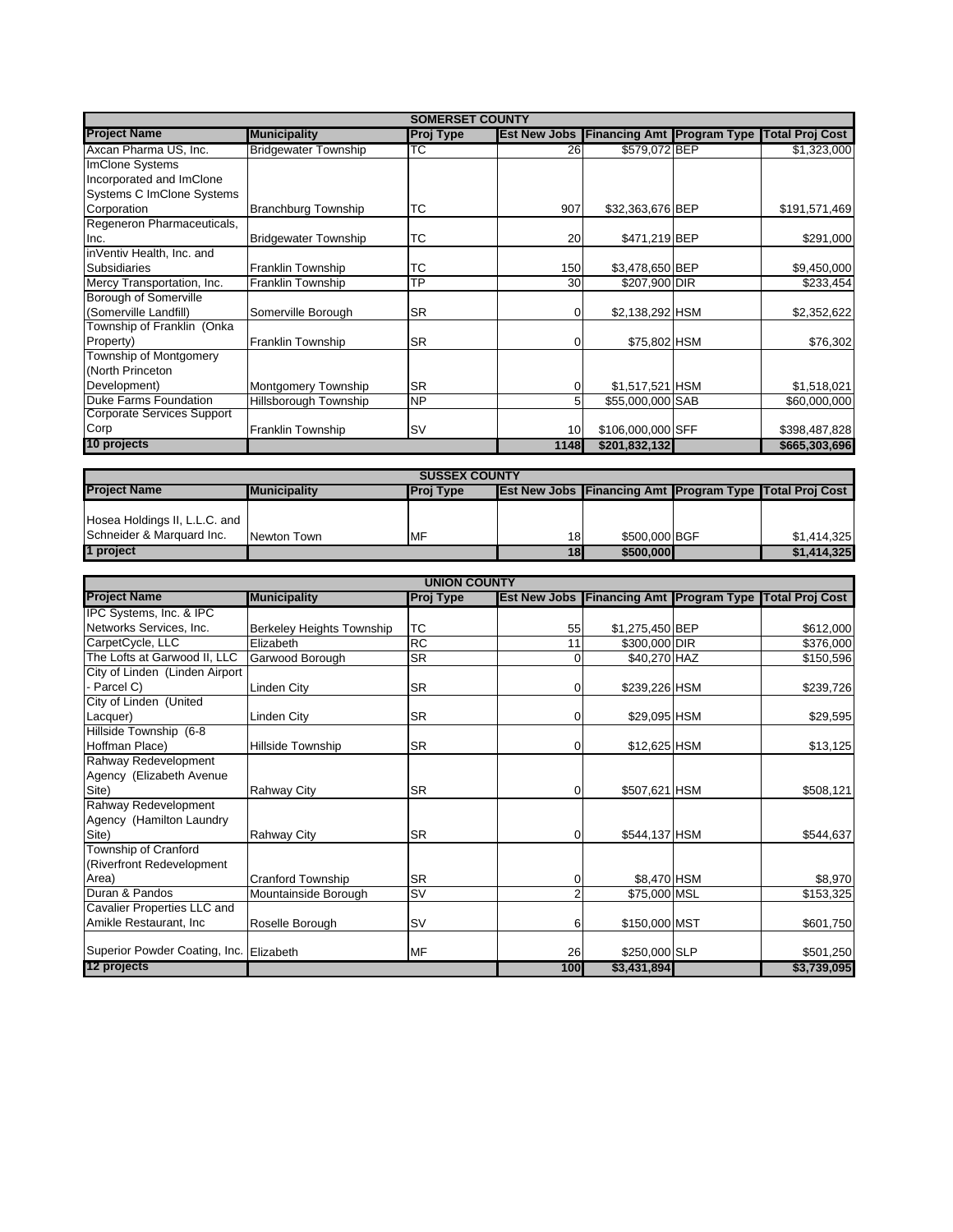| <b>WARREN COUNTY</b>      |                            |                  |     |                                                                |  |                 |
|---------------------------|----------------------------|------------------|-----|----------------------------------------------------------------|--|-----------------|
| <b>Project Name</b>       | <b>Municipality</b>        | <b>Proj Type</b> |     | <b>Est New Jobs Financing Amt Program Type Total Proj Cost</b> |  |                 |
| Linde, Inc., Linde North  |                            |                  |     |                                                                |  |                 |
| America, Inc., Linde Ener |                            |                  |     |                                                                |  |                 |
| Energy Services, Inc. and |                            |                  |     |                                                                |  |                 |
| <b>Affiliates</b>         | <b>Greenwich Township</b>  | MF               | 166 | \$1,139,175 BEP                                                |  | \$3,000,000     |
| 845 Frelinghuysen LLC and |                            |                  |     |                                                                |  |                 |
| James Alexander Corp.     | <b>Blairstown Township</b> | MF               | n.  | \$458,826 BGF                                                  |  | \$1,893,912     |
|                           |                            |                  |     |                                                                |  |                 |
|                           |                            |                  |     |                                                                |  |                 |
| <b>ALL COUNTIES</b>       |                            |                  |     |                                                                |  |                 |
| 308 projects              |                            |                  |     | 18990 \$1,214,328,647                                          |  | \$3,171,263,467 |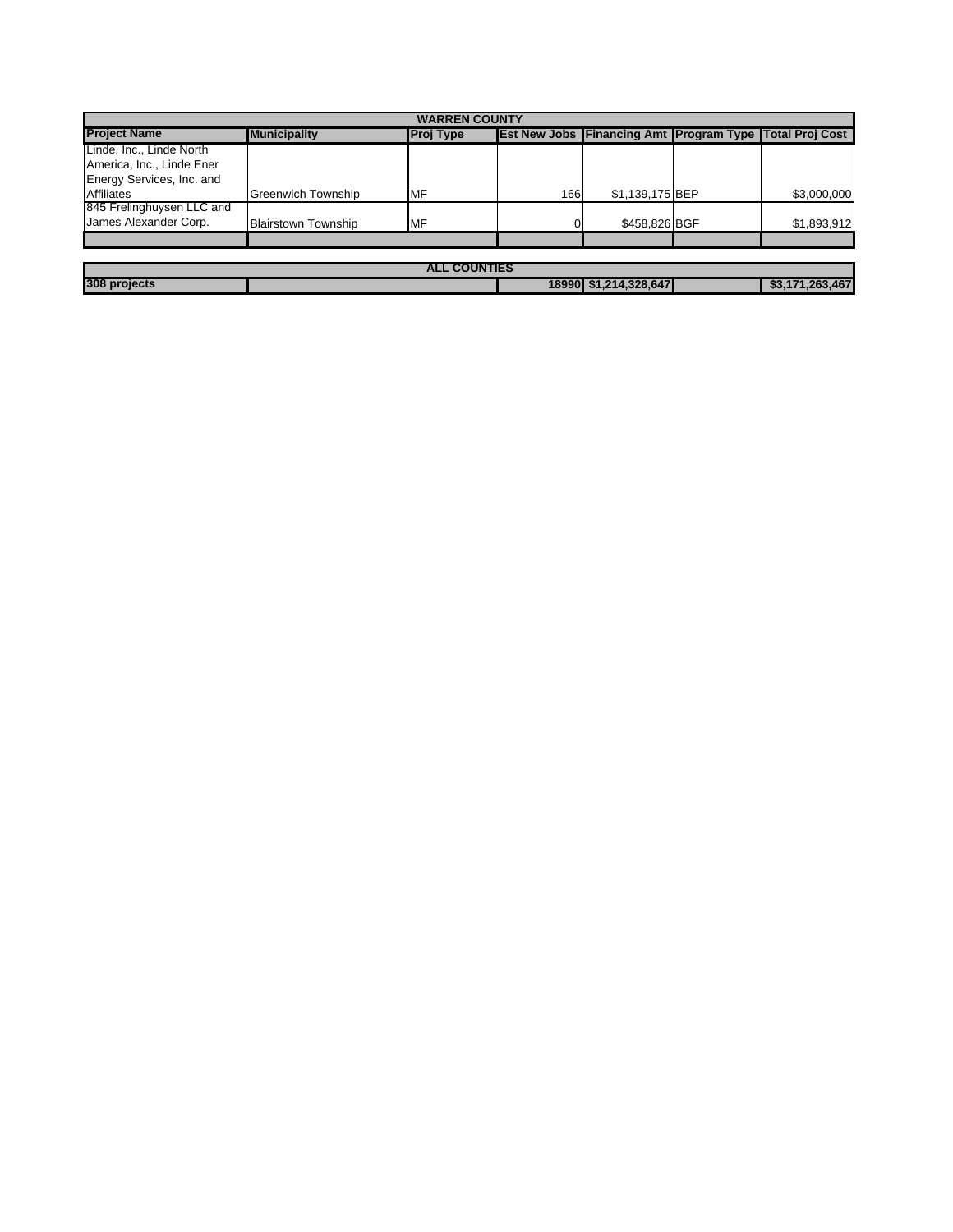## **Technology Business Tax Certificate Transfer Program 2009 List of Approved Sellers**

| Company                                           | <b>Municipality</b>   | County             |
|---------------------------------------------------|-----------------------|--------------------|
| Advanced Cerametrics, Inc.                        | Lambertville          | Hunterdon          |
|                                                   | North                 |                    |
| Advaxis, Inc.                                     | <b>Brunswick</b>      | Middlesex          |
| <b>Aegerion Pharmaceuticals</b>                   | Bridgewater           | Somerset           |
| Aereon Corporation                                | Princeton             | Mercer             |
|                                                   | North                 |                    |
| <b>Aestus Therapeutics</b>                        | <b>Brunswick</b>      | Middlesex          |
| <b>Agile Therapeutics</b>                         | Princeton             | Mercer             |
| Agilence                                          | Camden                | Camden             |
| Akers Biosciences, Inc.                           | Thorofare             | Gloucester         |
| <b>Alfacell Corporation</b>                       | Somerset              | Somerset           |
| Alpion Corporation                                | Princeton             | Mercer             |
| American Beryllia                                 | Haskell               | Passaic            |
| <b>Angel Medical Systems</b>                      | Shrewsbury            | Monmouth           |
| Antenna Software, Inc.                            | Jersey City           | Hudson             |
| Arno Therapeutics, Inc.                           | Parsippany            | Morris             |
| <b>Avance Connections</b>                         | Marlton               | Burlington         |
| <b>Bigstring Corporation</b>                      | <b>Red Bank</b>       | Monmouth           |
| <b>Bioarray Solutions</b>                         | Warren                | Somerset           |
| <b>Bluenog Corporation</b>                        | Piscataway            | Middlesex          |
| Cape Systems, Inc.                                | South Plainfield      | Middlesex          |
| <b>Celator Pharmaceuticals</b>                    | Princeton             | Mercer             |
| <b>Chromis Fiberoptics</b>                        | Waren                 | Somerset           |
| Cirqit.com, Inc.                                  | Whippany              | Morris             |
| ClassLink, Inc.                                   | Weehawken             | Hudson             |
| Columbia Laboratories                             | Livingston            | Essex              |
| <b>Common Ground Recycling</b>                    | Montague              | Sussex             |
| Connotate Technologies                            | <b>New Brunswick</b>  | Middlesex          |
| <b>Conolog Corporation</b>                        | Somerville            | Somerset           |
| Corente, Inc.                                     | East Brunswick        | Middlesex          |
| Critical-Links, Inc.                              | Fairfield             | <b>Essex</b>       |
| Cybershift                                        | Parsippany            | Morris             |
|                                                   | Monmouth              |                    |
| Cytosorbents, Inc.                                | Junction              | Middlesex          |
| Deltronic Crystal, Inc.                           | Dover                 | Morris             |
| Eagle Pharmaceuticals                             | <b>Woodcliff Lake</b> | Bergen             |
| Elusys Therapeutics, Inc.                         | Pine Brook            | Morris             |
| Enpiron Inc.                                      | Bridgewater           | Somerset           |
| EPV Solar, Inc.                                   | Robbinsville          | Mercer             |
| EversTV                                           | Ft. Lee               | Bergen             |
|                                                   | Monmouth              |                    |
| <b>Exsar Corporation</b>                          | Junction              | Middlesex          |
| Factor Systems, Inc.                              | Jamesburg<br>Berkeley | Middlesex          |
|                                                   | Heights               | Union              |
| Genta, Inc.<br><b>Healthcare Providers Direct</b> | Stone Harbor          |                    |
| Ikano Therapeutics                                | Saddle Brook          | Cape May           |
| Immunogenetics (IGI), Inc.                        | Buena                 | Bergen<br>Atlantic |
| Immunomedics, Inc.                                | <b>Morris Plains</b>  | Morris             |
| Innovation Engineering, Inc.                      | <b>Mount Laurel</b>   | <b>Burlington</b>  |
| IntegriChain, Inc.                                | Princeton             | Mercer             |
| INTTRA, Inc.                                      | Parsippany            | Morris             |
| Inventa Technologies, Inc.                        | <b>Mount Laurel</b>   | Burlington         |
| IVIVI Technologies, Inc.                          | Montvale              | Bergen             |
| iVoice Technology                                 | Matawan               | Monmouth           |
|                                                   | Berkeley              |                    |
| Kirusa, Inc.                                      | Heights               | Union              |
| Knite, Inc.                                       | Princeton             | Mercer             |
| <b>Laser Energetics</b>                           | Trenton               | Mercer             |
| Lux Biosciences, Inc.                             | Jersey City           | Hudson             |
| Majesco Entertainment                             | Edison                | Middlesex          |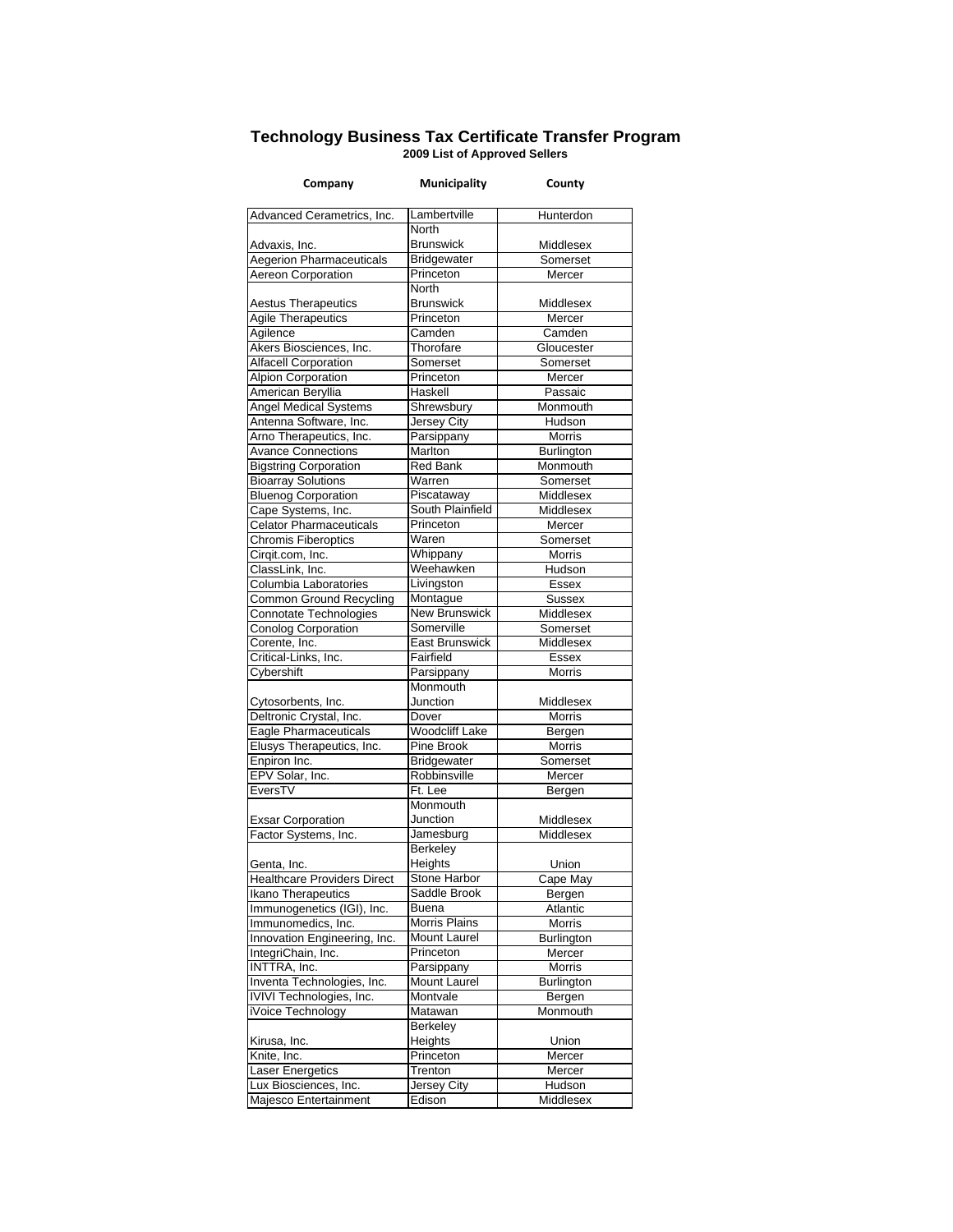## **Technology Business Tax Certificate Transfer Program 2009 List of Approved Sellers (cont.)**

| Company                               | Municipality         | County        |  |
|---------------------------------------|----------------------|---------------|--|
| Met Technology                        | Princeton            | Mercer        |  |
| Milestone Scientific                  | Livingston           | Essex         |  |
| Multiplex Inc.                        | South Plainfield     | Middlesex     |  |
| myLeaderboard, Inc.                   | Camden               | Camden        |  |
| netForensics, Inc.                    | Edison               | Middlesex     |  |
| New Jersey Microsystems               | <b>Newark</b>        | <b>Essex</b>  |  |
| NexMed Inc.                           | <b>East Windsor</b>  | Mercer        |  |
| Nistica, Inc.                         | <b>Bridgewater</b>   | Somerset      |  |
|                                       | <b>Upper Saddle</b>  |               |  |
| Nofire Technologies, Inc.             | River                | Bergen        |  |
| NovaDel Pharma, Inc.                  | Flemington           | Hunterdon     |  |
| Pacifichealth Laboratories            | Matawan              | Monmouth      |  |
| Palatin Technologies, Inc.            | Cranbury             | Middlesex     |  |
| PD-LD, Inc.                           | Pennington           | Mercer        |  |
| Pharmos Corporation                   | Iselin               | Middlesex     |  |
| Princeton eCom Corporation            | Princeton            | Mercer        |  |
| Princeton Lightwave                   | Cranbury             | Middlesex     |  |
| Princeton Optronics                   | Mercerville          | Mercer        |  |
|                                       | Monmouth             |               |  |
| <b>Prolong Pharmaceuticals</b>        | Junction             | Middlesex     |  |
| Pure Energy Corporation               | Paramus              | Bergen        |  |
| Redpoint Bio, Inc.                    | Ewing                | Mercer        |  |
| Reldata, Inc.                         | Parsippany           | <b>Morris</b> |  |
| <b>Replication Medical</b>            | Cranbury             | Middlesex     |  |
| Scivanta Medical Corp.                | <b>Spring Lake</b>   | Monmouth      |  |
| Semprae Laboratories                  | Saddle Brook         | Bergen        |  |
| SightLogix Inc                        | Princeton            | Mercer        |  |
|                                       | Monmouth             |               |  |
| Signum, Biosciences, Inc.             | Junction             | Middlesex     |  |
| Skyzone Entertainment                 | North Bergen         | Hudson        |  |
| Songbird Hearing, Inc.                | <b>New Brunswick</b> | Middlesex     |  |
| StrikeForce Technologies, Inc. Edison |                      | Middlesex     |  |
| Synthemed, Inc.                       | Iselin               | Middlesex     |  |
| Tetragenex Pharmaceuticals In         | <b>Park Ridge</b>    | Bergen        |  |
| Tobira Therapeutics                   | Princeton            | Mercer        |  |
|                                       | Monmouth             |               |  |
| Transave, Inc.                        | Junction             | Middlesex     |  |
| <b>Tymac Controls</b>                 | Montague             | <b>Sussex</b> |  |
|                                       | Monmouth             |               |  |
| TYRX Pharma, Inc.                     | Junction             | Middlesex     |  |
| UDC. Inc.                             | Ewing                | Mercer        |  |
| Unigene Laboratories, Inc.            | Fairfield            | <b>Essex</b>  |  |
| VaxInnate, Inc.                       | Cranbury             | Middlesex     |  |
| Vidyo, Inc.                           | Hackensack           | Bergen        |  |
| Vonage Holdings Corporation           | Holmdel              | Monmouth      |  |
| Vyteris, Inc.                         | Fair Lawn            | Bergen        |  |
|                                       | <b>North</b>         |               |  |
| WellGen, Inc.                         | <b>Brunswick</b>     | Middlesex     |  |
| <b>Xtellus</b>                        | <b>Morris Plains</b> | <b>Morris</b> |  |
| <b>Total</b>                          | \$60,000,000         |               |  |